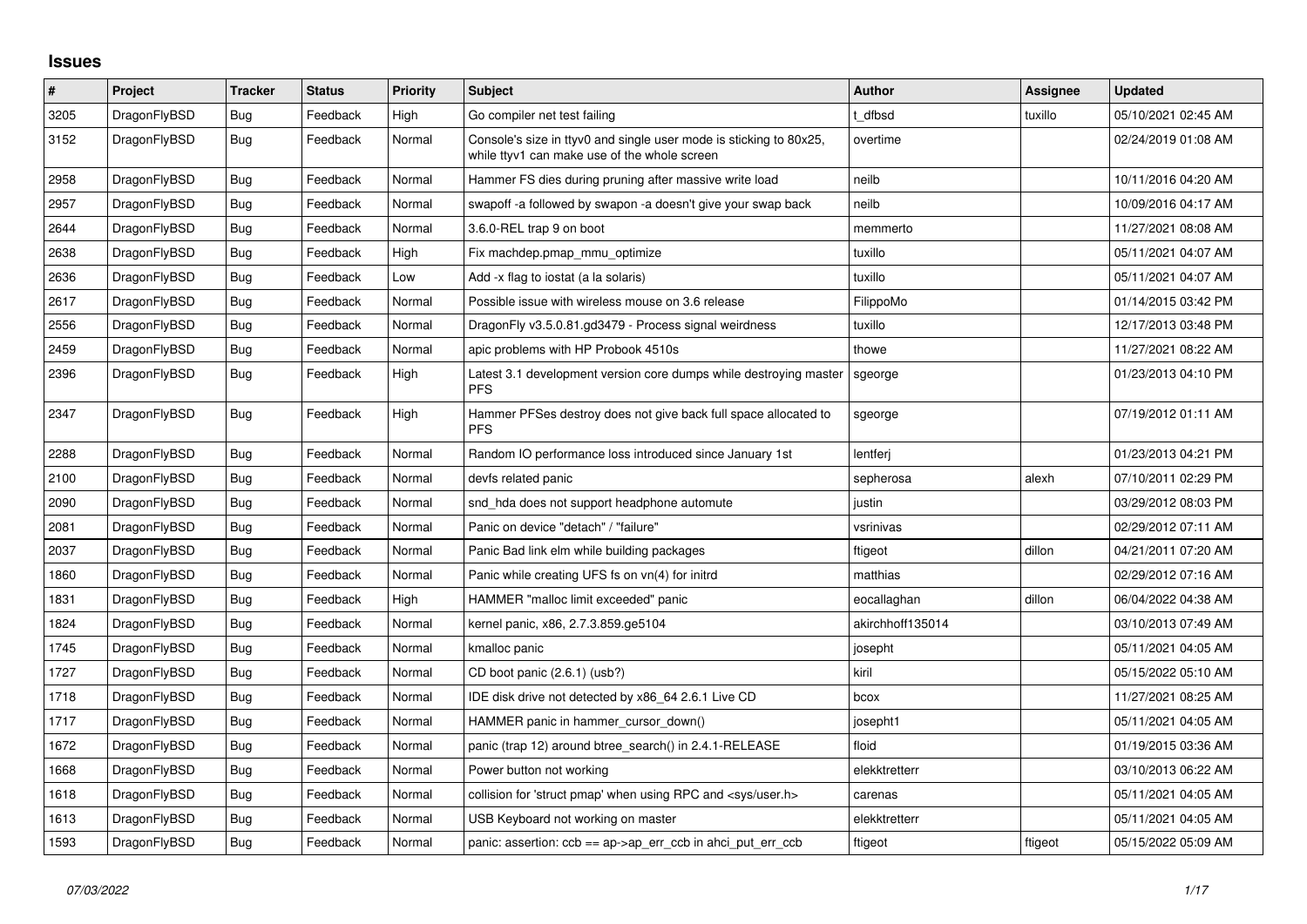| $\#$ | Project      | <b>Tracker</b> | <b>Status</b> | <b>Priority</b> | Subject                                                                                                                                                   | <b>Author</b>  | <b>Assignee</b> | <b>Updated</b>      |
|------|--------------|----------------|---------------|-----------------|-----------------------------------------------------------------------------------------------------------------------------------------------------------|----------------|-----------------|---------------------|
| 1592 | DragonFlyBSD | Bug            | Feedback      | Normal          | AcpiOSUnmapMemory: Warning, deallocation did not track<br>allocation.                                                                                     | eocallaghan    |                 | 06/02/2014 07:45 AM |
| 1591 | DragonFlyBSD | Bug            | Feedback      | Normal          | Lenovo X301 hangs with AHCI Driver CMD TIMEOUT<br>STS=d0 <bsy></bsy>                                                                                      | eocallaghan    |                 | 05/11/2021 04:05 AM |
| 1587 | DragonFlyBSD | Bug            | Feedback      | Normal          | can't gdb across fork                                                                                                                                     | corecode       | tuxillo         | 05/11/2021 03:54 AM |
| 1580 | DragonFlyBSD | <b>Bug</b>     | Feedback      | Normal          | Panic (Fatal trap 12: page fault while in kernel mode) while playing<br>with pf and netif names                                                           | rumcic         |                 | 12/21/2018 01:21 AM |
| 1579 | DragonFlyBSD | <b>Bug</b>     | Feedback      | Normal          | dfly 2.4.1 does not like HP DL360G4p and Smart Array 6400 with<br>MSA <sub>20</sub>                                                                       | tomaz.borstnar | tuxillo         | 06/02/2014 02:44 PM |
| 1577 | DragonFlyBSD | Bug            | Feedback      | Normal          | panic: assertion: leaf->base.obj_id == ip->obj_id in<br>hammer_ip_delete_range                                                                            | qhwt+dfly      |                 | 05/11/2021 04:01 AM |
| 1563 | DragonFlyBSD | Bug            | Feedback      | Normal          | reset(1) doesn't reset terminal to the defaults                                                                                                           | hasso          |                 | 03/10/2013 04:17 AM |
| 1560 | DragonFlyBSD | Bug            | Feedback      | Normal          | Unable to modify partition table on ThinkPad T61p during install                                                                                          | rehsack        |                 | 01/15/2015 08:57 AM |
| 1521 | DragonFlyBSD | <b>Bug</b>     | Feedback      | Normal          | amd64 2.4 livecd won't mount root at boot                                                                                                                 | bolapara       |                 | 01/28/2018 03:45 AM |
| 1489 | DragonFlyBSD | <b>Bug</b>     | Feedback      | Normal          | panic: ufs dirbad: bad dir                                                                                                                                | rumcic         |                 | 03/10/2013 04:34 AM |
| 1486 | DragonFlyBSD | <b>Bug</b>     | Feedback      | Normal          | Interrupt storm related to SATA DVD device                                                                                                                | hasso          |                 | 05/11/2021 04:01 AM |
| 1481 | DragonFlyBSD | Bug            | Feedback      | Normal          | panic: assertion: kva_p(buf) in soopt_from_kbuf (after ipfw pipe<br>show, 2.2.1-R)                                                                        | combiner       |                 | 05/11/2021 04:01 AM |
| 1456 | DragonFlyBSD | Bug            | Feedback      | Normal          | Microsoft wireless desktop problems                                                                                                                       | elekktretterr  |                 | 01/15/2015 08:34 AM |
| 1454 | DragonFlyBSD | <b>Bug</b>     | Feedback      | Normal          | Unable to boot from external USB DVD drive                                                                                                                | elekktretterr  |                 | 05/11/2021 04:01 AM |
| 1448 | DragonFlyBSD | Bug            | Feedback      | Normal          | panic: assertion: _tp->tt_msg->tt_cpuid == mycpuid in<br>tcp_callout_active tcp_output tcp_usr_send netmsg_pru_send<br>netmsg_service tcpmsg_service_loop | dillon         |                 | 05/11/2021 04:00 AM |
| 1429 | DragonFlyBSD | Bug            | Feedback      | Normal          | vkernel bug - "mfree: m->m_nextpkt != NULL"                                                                                                               | dillon         |                 | 05/11/2021 04:00 AM |
| 1428 | DragonFlyBSD | Bug            | Feedback      | Low             | POSIX.1e implementation is too old                                                                                                                        | hasso          | tuxillo         | 05/11/2021 04:00 AM |
| 1411 | DragonFlyBSD | Bug            | Feedback      | Normal          | Burning doesn't work with ahci(4)                                                                                                                         | hasso          | dillon          | 05/11/2021 04:00 AM |
| 1397 | DragonFlyBSD | <b>Bug</b>     | Feedback      | Normal          | jobs -I output inconsistency when called from script                                                                                                      | Anonymous      | tuxillo         | 05/15/2022 05:07 AM |
| 1387 | DragonFlyBSD | <b>Bug</b>     | Feedback      | Normal          | zero-size malloc and ps: kvm_getprocs: Bad address                                                                                                        | qhwt+dfly      |                 | 05/11/2021 04:00 AM |
| 1332 | DragonFlyBSD | Bug            | Feedback      | Normal          | DFBSD 2.2 - Booting usbcdrom/usbsticks on thinkpad hangs on<br>"BTX Halted"                                                                               | tuxillo        |                 | 05/11/2021 04:00 AM |
| 1330 | DragonFlyBSD | Bug            | Feedback      | Normal          | Hammer, usb disk, SYNCHRONIZE CACHE failure                                                                                                               | josepht        |                 | 06/02/2014 04:56 AM |
| 1287 | DragonFlyBSD | <b>Bug</b>     | Feedback      | Normal          | altq configuration doesn't work                                                                                                                           | corecode       | tuxillo         | 05/11/2021 03:51 AM |
| 1282 | DragonFlyBSD | Bug            | Feedback      | Normal          | panic (trap 12) when booting SMP kernel on Atom 330 (dual core)                                                                                           | tomaz.borstnar |                 | 05/11/2021 04:00 AM |
| 1250 | DragonFlyBSD | <b>Bug</b>     | Feedback      | Normal          | Panic upon plugging an USB flash drive into the machine                                                                                                   | rumcic         |                 | 03/10/2013 05:17 AM |
| 1249 | DragonFlyBSD | <b>Bug</b>     | Feedback      | Normal          | panic: ffs vfree: freeing free inode                                                                                                                      | rumcic         |                 | 03/10/2013 05:13 AM |
| 1144 | DragonFlyBSD | <b>Bug</b>     | Feedback      | Normal          | Incorrect clock under KVM                                                                                                                                 | msylvan        |                 | 03/09/2013 01:17 PM |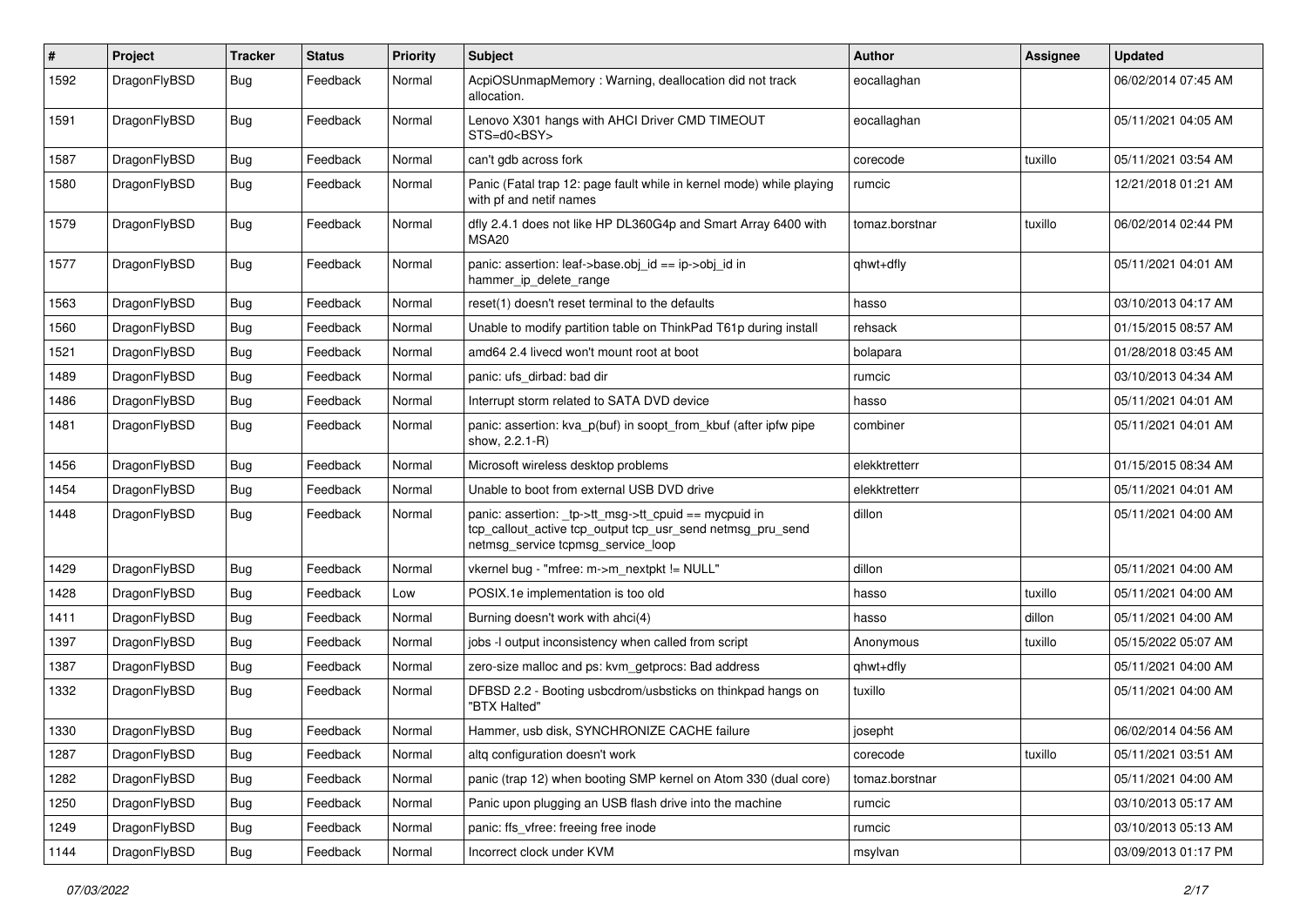| $\vert$ # | Project      | <b>Tracker</b> | <b>Status</b> | <b>Priority</b> | <b>Subject</b>                                                                                         | <b>Author</b>     | <b>Assignee</b> | <b>Updated</b>      |
|-----------|--------------|----------------|---------------|-----------------|--------------------------------------------------------------------------------------------------------|-------------------|-----------------|---------------------|
| 1127      | DragonFlyBSD | <b>Bug</b>     | Feedback      | Low             | cdrom drive not detected                                                                               | tgr               | corecode        | 01/15/2015 08:55 AM |
| 1101      | DragonFlyBSD | <b>Bug</b>     | Feedback      | Normal          | ohci related panic                                                                                     | polachok          |                 | 05/11/2021 04:00 AM |
| 979       | DragonFlyBSD | <b>Bug</b>     | Feedback      | Normal          | Failure-prone USB mass storage (SB600? msdosfs? CAM?)                                                  | floid             |                 | 01/15/2015 08:38 AM |
| 911       | DragonFlyBSD | Bug            | Feedback      | Normal          | kldload/kernel linker can exceed malloc reserve and panic system                                       | corecode          | tuxillo         | 05/11/2021 03:51 AM |
| 901       | DragonFlyBSD | Bug            | Feedback      | Normal          | route show needs to get data from all cpus                                                             | corecode          | tuxillo         | 05/11/2021 03:50 AM |
| 847       | DragonFlyBSD | <b>Bug</b>     | Feedback      | Normal          | processes getting stuck on mount point                                                                 | corecode          | tuxillo         | 05/11/2021 03:50 AM |
| 846       | DragonFlyBSD | Bug            | Feedback      | Normal          | USB bugs:usb mouse can't used!                                                                         | frankning         |                 | 01/15/2015 08:36 AM |
| 806       | DragonFlyBSD | <b>Bug</b>     | Feedback      | Normal          | boot error on MacBook                                                                                  | tralamazza        |                 | 06/04/2022 05:28 AM |
| 570       | DragonFlyBSD | Bug            | Feedback      | Normal          | 1.8.x: ACPI problems                                                                                   | qhwt+dfly         |                 | 06/02/2014 03:45 AM |
| 385       | DragonFlyBSD | <b>Bug</b>     | Feedback      | Low             | Mail archive address removal                                                                           | justin            | justin          | 03/09/2013 11:24 AM |
| 293       | DragonFlyBSD | Bug            | Feedback      | Low             | Various updates to the handbook                                                                        | victor            | victor          | 03/10/2013 04:46 AM |
| 285       | DragonFlyBSD | Bug            | Feedback      | Low             | interrupt latency with re without ip address configured                                                | thomas.nikolajsen |                 | 02/20/2014 10:30 AM |
| 243       | DragonFlyBSD | Bug            | Feedback      | Normal          | weird behavior in the shell                                                                            | swildner          |                 | 05/31/2022 02:51 PM |
| 2721      | DragonFlyBSD | Submit         | Feedback      | Low             | Some few zalloc calls to objcache ones replacements                                                    | dclink            | tuxillo         | 05/11/2021 04:08 AM |
| 2717      | DragonFlyBSD | Submit         | Feedback      | Normal          | Out of range numeric handling                                                                          | dclink            | tuxillo         | 05/11/2021 04:08 AM |
| 2438      | DragonFlyBSD | Submit         | Feedback      | Normal          | <b>TRIM</b> fixes                                                                                      | Anonymous         | tuxillo         | 05/11/2021 03:45 AM |
| 3318      | DragonFlyBSD | Bug            | In Progress   | Normal          | Segmenation fault when a process resumed with checkpt exits                                            | zabolekar         | tuxillo         | 06/18/2022 08:24 AM |
| 3317      | DragonFlyBSD | <b>Bug</b>     | In Progress   | Normal          | Network vtnet0 not working on Hetzner cloud                                                            | mneumann          |                 | 06/18/2022 03:55 AM |
| 3310      | DragonFlyBSD | Bug            | In Progress   | Normal          | NVMM+QEMU fail to boot with UEFI: Mem Assist Failed<br>[gpa=0xfffffff0]                                | liweitianux       |                 | 01/11/2022 03:22 PM |
| 3299      | DragonFlyBSD | <b>Bug</b>     | In Progress   | Normal          | DragonFlyBSD reports utterly wrong uptime (most of the time, right<br>after booting in)                | adrian            |                 | 11/11/2021 01:43 PM |
| 3295      | DragonFlyBSD | <b>Bug</b>     | In Progress   | Normal          | Adapt devel/libvirt for nymm                                                                           | tuxillo           | tuxillo         | 11/03/2021 04:56 PM |
| 3269      | DragonFlyBSD | <b>Bug</b>     | In Progress   | Normal          | Is double-buffer'd buf still required by HAMMER2?                                                      | tkusumi           |                 | 05/12/2021 04:09 PM |
| 3113      | DragonFlyBSD | <b>Bug</b>     | In Progress   | Urgent          | Booting vKernel fails due being out of swap space                                                      | tcullen           |                 | 05/11/2021 04:14 AM |
| 3111      | DragonFlyBSD | Bug            | In Progress   | High            | Mouse lags every second heavily under X11                                                              | mneumann          |                 | 12/12/2017 09:46 PM |
| 3089      | DragonFlyBSD | <b>Bug</b>     | In Progress   | Normal          | vtnet(4) - disable TCP checksum offload by default                                                     | ilane             | vadaszi         | 05/11/2021 04:14 AM |
| 3028      | DragonFlyBSD | <b>Bug</b>     | In Progress   | Normal          | installer: confusion of set/get disk encryption passphrase dialogs                                     | liweitianux       | tuxillo         | 06/03/2022 05:13 PM |
| 3021      | DragonFlyBSD | <b>Bug</b>     | In Progress   | Normal          | sys/dev/drm/i915/i915_gem_stolen.c:115]: (error) Signed integer<br>overflow for expression '65535<<20' | dcb               |                 | 04/11/2017 12:46 PM |
| 3011      | DragonFlyBSD | <b>Bug</b>     | In Progress   | Normal          | dragonfly/sys/dev/netif/re/re.c: suspicious code ?                                                     | dcb               |                 | 07/29/2017 01:26 AM |
| 2819      | DragonFlyBSD | Bug            | In Progress   | Normal          | Random micro system freezes after a week of uptime                                                     | ftigeot           | dillon          | 08/16/2015 08:46 PM |
| 2797      | DragonFlyBSD | Bug            | In Progress   | Low             | vkernels with & without machdep.pmap_mmu_optimize                                                      | yellowrabbit2010  |                 | 11/27/2021 08:06 AM |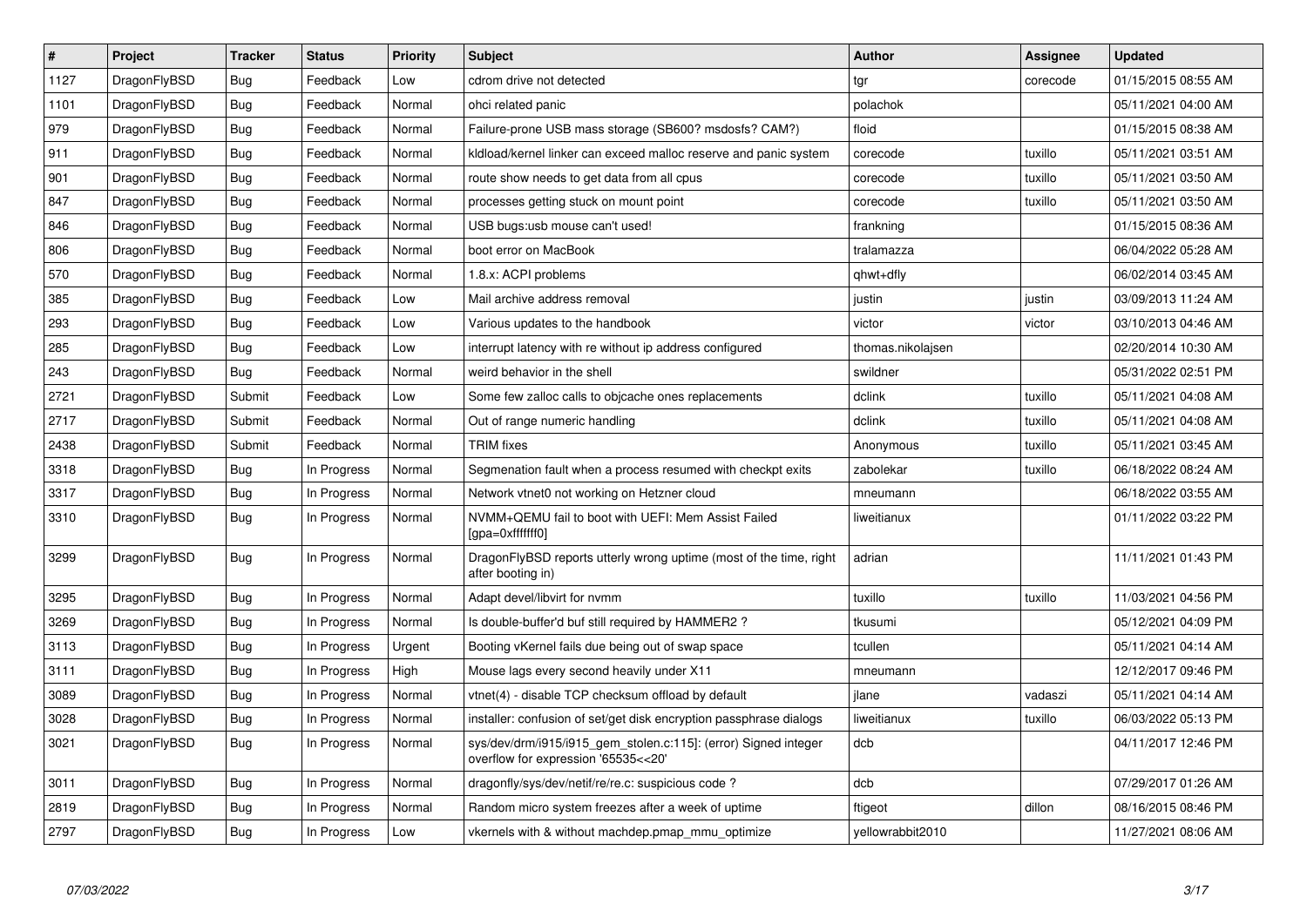| $\sharp$ | Project      | <b>Tracker</b> | <b>Status</b> | <b>Priority</b> | Subject                                                                                                   | Author            | Assignee | <b>Updated</b>      |
|----------|--------------|----------------|---------------|-----------------|-----------------------------------------------------------------------------------------------------------|-------------------|----------|---------------------|
| 2731     | DragonFlyBSD | Bug            | In Progress   | Normal          | Screen full of random colors when starting Xorg with Intel Haswell<br>HD Graphics P4600                   | jkatzmaier        |          | 11/12/2014 04:08 PM |
| 2631     | DragonFlyBSD | Bug            | In Progress   | Low             | Verify library versioning current with full package build and switch it<br>on (after publishing packages) | tuxillo           |          | 05/11/2021 04:06 AM |
| 2549     | DragonFlyBSD | Bug            | In Progress   | Normal          | netgraph7: Kernel page fault.                                                                             | russiane39        | nant     | 05/10/2013 11:20 PM |
| 2499     | DragonFlyBSD | Bug            | In Progress   | Urgent          | DRAGONFLY_3_2 lockd not responding correctly                                                              | Nerzhul           |          | 01/22/2013 12:47 PM |
| 2414     | DragonFlyBSD | <b>Bug</b>     | In Progress   | Normal          | Lenovo S10 acpi freeze (not new)                                                                          | davshao           |          | 05/11/2021 04:13 AM |
| 2391     | DragonFlyBSD | <b>Bug</b>     | In Progress   | Normal          | System lock with ahci and acpi enabled on ATI RS690 chipset with<br>SMB600 sata controller                | jorisgio          | vadaszi  | 06/03/2015 03:51 PM |
| 2360     | DragonFlyBSD | Bug            | In Progress   | Normal          | Wishlist: virtio driver import                                                                            | vsrinivas         |          | 06/04/2022 04:16 AM |
| 2358     | DragonFlyBSD | <b>Bug</b>     | In Progress   | Normal          | DFBSD v3.0.2.32.g928ca - panic: hammer: insufficient undo FIFO<br>space!                                  | tuxillo           | tuxillo  | 05/10/2021 02:50 AM |
| 2353     | DragonFlyBSD | <b>Bug</b>     | In Progress   | Normal          | panic: assertion "gd->gd_spinlocks_wr == 0" failed in<br>bsd4_schedulerclock                              | jaydg             | alexh    | 11/28/2012 01:57 AM |
| 2351     | DragonFlyBSD | <b>Bug</b>     | In Progress   | Normal          | DFBSD v3.1.0.579.g44ccf - Stuck during startup, random freezes                                            | tuxillo           |          | 04/24/2012 08:21 AM |
| 2345     | DragonFlyBSD | <b>Bug</b>     | In Progress   | Normal          | DFBSD v3.1.0.457.gd679f - NFS panic on diskless station                                                   | tuxillo           |          | 04/07/2012 05:22 PM |
| 2296     | DragonFlyBSD | <b>Bug</b>     | In Progress   | High            | panic: assertion "m->wire count > 0" failed                                                               | thomas.nikolajsen |          | 08/30/2012 06:09 AM |
| 2282     | DragonFlyBSD | <b>Bug</b>     | In Progress   | Normal          | gdb segfaults with certain corefiles                                                                      | tuxillo           |          | 01/18/2012 04:40 PM |
| 2013     | DragonFlyBSD | <b>Bug</b>     | In Progress   | Normal          | oversized DMA request loop                                                                                | josepht           |          | 05/11/2021 04:06 AM |
| 1921     | DragonFlyBSD | <b>Bug</b>     | In Progress   | Normal          | we miss mlockall                                                                                          | alexh             | tuxillo  | 06/18/2022 04:08 AM |
| 1819     | DragonFlyBSD | <b>Bug</b>     | In Progress   | Low             | truss - Major revamping task list                                                                         | tuxillo           | tuxillo  | 11/27/2021 08:45 AM |
| 1749     | DragonFlyBSD | <b>Bug</b>     | In Progress   | Normal          | HAMMER fsstress panic in hammer_flush_inode_core<br>'ip->flush_state != HAMMER_FST_FLUSH'                 | vsrinivas         |          | 05/11/2021 04:06 AM |
| 1744     | DragonFlyBSD | <b>Bug</b>     | In Progress   | Normal          | HAMMER fsstress panic in hammer_setup_child_callback                                                      | vsrinivas         |          | 05/11/2021 04:05 AM |
| 1669     | DragonFlyBSD | <b>Bug</b>     | In Progress   | Normal          | Drive wont open using button                                                                              | elekktretterr     |          | 02/29/2012 12:05 PM |
| 1661     | DragonFlyBSD | <b>Bug</b>     | In Progress   | Normal          | panic on password entry mount smb filesystem                                                              | vsrinivas         |          | 11/27/2021 08:29 AM |
| 1584     | DragonFlyBSD | Bug            | In Progress   | Normal          | can't use ssh from jail: debug1: read_passphrase: can't open<br>/dev/tty: Device busy                     | corecode          | tuxillo  | 05/11/2021 03:53 AM |
| 1583     | DragonFlyBSD | <b>Bug</b>     | In Progress   | Normal          | panic: assertion: cursor->trans->sync_lock_refs > 0 in<br>hammer_recover_cursor                           | corecode          | tuxillo  | 05/11/2021 03:53 AM |
| 1547     | DragonFlyBSD | <b>Bug</b>     | In Progress   | Normal          | disklabel64 automatic sizing                                                                              | corecode          | tuxillo  | 05/11/2021 03:52 AM |
| 1528     | DragonFlyBSD | Bug            | In Progress   | Normal          | ktrace does not show proper return values for pipe(2)                                                     | corecode          | tuxillo  | 05/11/2021 03:52 AM |
| 1502     | DragonFlyBSD | <b>Bug</b>     | In Progress   | Normal          | Lock while deleting files from nohistory HAMMER directories                                               | hasso             |          | 03/10/2013 04:28 AM |
| 1475     | DragonFlyBSD | <b>Bug</b>     | In Progress   | Normal          | kernel blocks with low memory and syscons setting a high res mode<br>' scrollback                         | corecode          | tuxillo  | 05/11/2021 03:52 AM |
| 1469     | DragonFlyBSD | <b>Bug</b>     | In Progress   | Normal          | Hammer history security concern                                                                           | corecode          | tuxillo  | 05/11/2021 03:52 AM |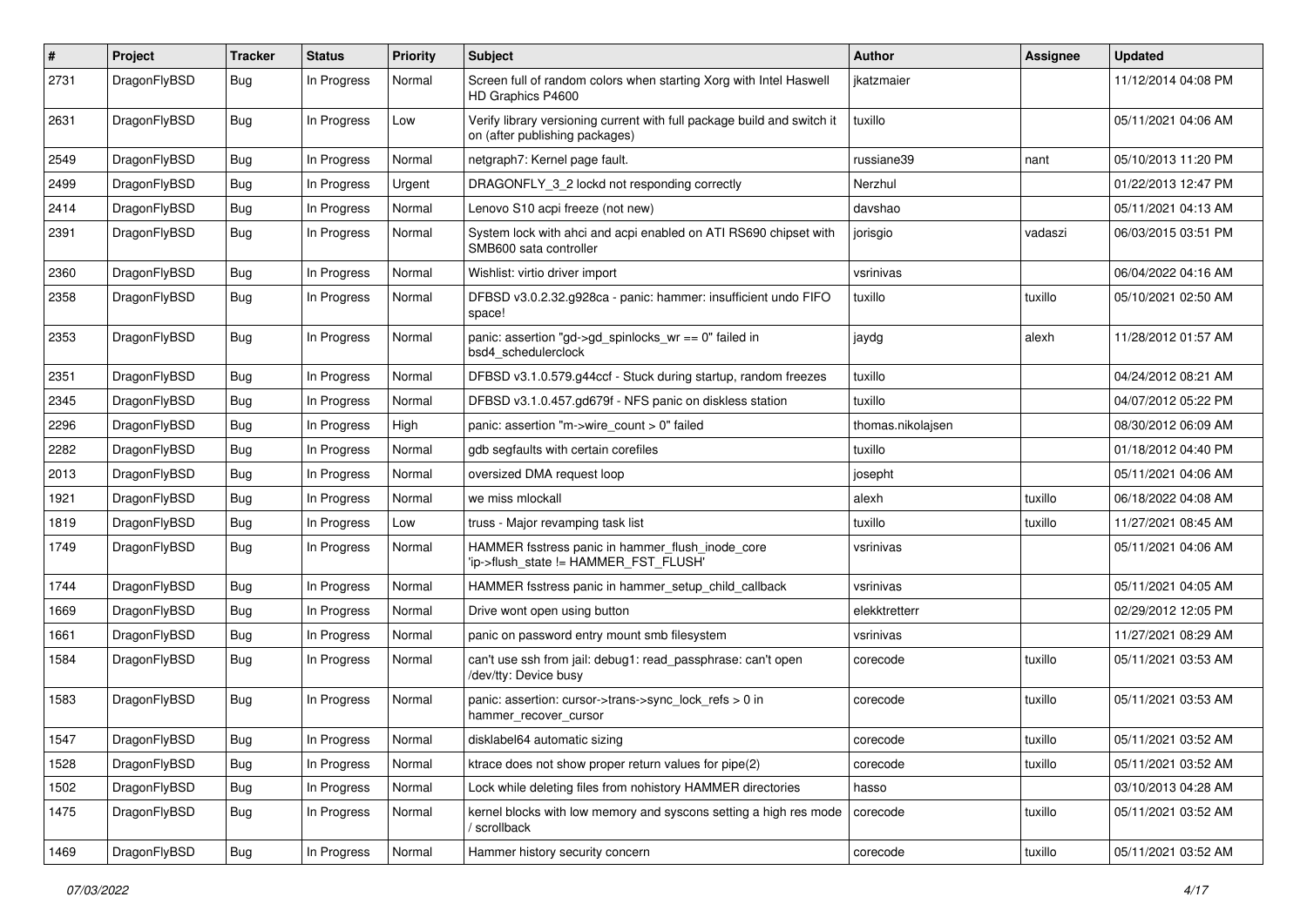| #    | Project      | <b>Tracker</b> | <b>Status</b> | <b>Priority</b> | Subject                                                                                                   | Author             | <b>Assignee</b> | <b>Updated</b>      |
|------|--------------|----------------|---------------|-----------------|-----------------------------------------------------------------------------------------------------------|--------------------|-----------------|---------------------|
| 1390 | DragonFlyBSD | Bug            | In Progress   | Normal          | Use id_t type for {get,set}priority()                                                                     | Anonymous          | tuxillo         | 07/05/2019 02:18 AM |
| 1368 | DragonFlyBSD | Bug            | In Progress   | Normal          | suspend signal race?                                                                                      | qhwt+dfly          |                 | 05/11/2021 03:51 AM |
| 1336 | DragonFlyBSD | Bug            | In Progress   | Normal          | Still looking for reports of missed directory entries w/ HAMMER                                           | dillon             |                 | 05/11/2021 04:00 AM |
| 1307 | DragonFlyBSD | <b>Bug</b>     | In Progress   | Normal          | hammer tid -2 shows unexpected result                                                                     | corecode           |                 | 10/18/2016 05:29 PM |
| 1302 | DragonFlyBSD | Bug            | In Progress   | Normal          | Checkpoint regression?                                                                                    | sjg                | sjg             | 07/10/2013 05:22 PM |
| 1218 | DragonFlyBSD | <b>Bug</b>     | In Progress   | Normal          | panic: assertion: $error == 0$ in hammer start transaction                                                | rumcic             |                 | 05/11/2021 04:00 AM |
| 1181 | DragonFlyBSD | <b>Bug</b>     | In Progress   | Normal          | ACX111 panic                                                                                              | elekktretterr      |                 | 05/11/2021 04:00 AM |
| 1148 | DragonFlyBSD | <b>Bug</b>     | In Progress   | Low             | BCM4311 wireless network adapter detected but not functional                                              | archimedes.gaviola |                 | 05/11/2021 04:00 AM |
| 1030 | DragonFlyBSD | <b>Bug</b>     | In Progress   | Normal          | msdosfs umount panic                                                                                      | corecode           | tuxillo         | 05/11/2021 03:51 AM |
| 998  | DragonFlyBSD | Bug            | In Progress   | Normal          | Unconfiguring a vn while it is mounted                                                                    | rumcic             | tuxillo         | 05/11/2021 04:00 AM |
| 884  | DragonFlyBSD | <b>Bug</b>     | In Progress   | High            | Performance/memory problems under filesystem IO load                                                      | hasso              |                 | 05/11/2021 03:50 AM |
| 781  | DragonFlyBSD | <b>Bug</b>     | In Progress   | Normal          | fdisk uses wrong geometry on usb flash drives                                                             | corecode           | tuxillo         | 05/11/2021 03:50 AM |
| 742  | DragonFlyBSD | <b>Bug</b>     | In Progress   | Normal          | umount problems with multiple mounts                                                                      | corecode           | tuxillo         | 06/25/2022 04:02 AM |
| 725  | DragonFlyBSD | <b>Bug</b>     | In Progress   | Low             | 'make distribution' fails w/'ro' /usr/obj                                                                 | c.turner           |                 | 03/09/2013 01:01 PM |
| 604  | DragonFlyBSD | Bug            | In Progress   | Normal          | 1.8.1-RELEASE - clock runs fast on mainboard ASUS P5A-B                                                   | yeti               |                 | 05/11/2021 03:55 AM |
| 331  | DragonFlyBSD | <b>Bug</b>     | In Progress   | Normal          | ftpsesame (aka Bridging S01E03)                                                                           | bastyaelvtars      |                 | 03/09/2013 12:28 PM |
| 168  | DragonFlyBSD | <b>Bug</b>     | In Progress   | Normal          | Livelocked limit engaged while trying to setup IPW wireless                                               | mschacht           | sepherosa       | 05/11/2021 04:05 AM |
| 3160 | DragonFlyBSD | Submit         | In Progress   | Normal          | State the implementation difference in pkill/pgrep manual                                                 | sevan              | tuxillo         | 06/03/2022 05:15 PM |
| 3145 | DragonFlyBSD | Submit         | In Progress   | Normal          | Update libelf to FreeBSD 12 current and build as base library usable<br>by ports                          | davshao            | tuxillo         | 08/20/2021 03:58 PM |
| 3031 | DragonFlyBSD | Submit         | In Progress   | Normal          | Update drm/radeon to Linux 4.7.10 as much as possible                                                     | davshao            | ftigeot         | 08/19/2021 12:33 PM |
| 1700 | DragonFlyBSD | Submit         | In Progress   | Normal          | skip boot2 menu on <enter></enter>                                                                        | Johannes.Hofmann   | tuxillo         | 05/15/2022 08:35 AM |
| 1398 | DragonFlyBSD | Submit         | In Progress   | Normal          | hdestroy(3) restricts hash key to point to malloc'ed space                                                | Anonymous          |                 | 08/20/2021 04:06 PM |
| 3319 | DragonFlyBSD | <b>Bug</b>     | New           | Normal          | setproctitle() calls can change effect of later setproctitle() calls                                      | tonyc              |                 | 06/29/2022 06:10 PM |
| 3316 | DragonFlyBSD | <b>Bug</b>     | New           | Normal          | hammer2_dirent_create() allows creating >1 dirents with the same<br>name                                  | tkusumi            |                 | 06/05/2022 12:35 PM |
| 3314 | DragonFlyBSD | Bug            | New           | Normal          | Bring virtio_console(4) from FreeBSD                                                                      | tuxillo            | tuxillo         | 05/29/2022 08:24 AM |
| 3313 | DragonFlyBSD | <b>Bug</b>     | New           | Normal          | Can't boot from my live USB at all. The kernel loading process<br>hangs.                                  | rempas             |                 | 06/03/2022 12:16 AM |
| 3311 | DragonFlyBSD | Bug            | <b>New</b>    | Low             | TrueCrypt support may cause kernel crash                                                                  | arcade@b1t.name    |                 | 04/29/2022 06:19 AM |
| 3302 | DragonFlyBSD | <b>Bug</b>     | <b>New</b>    | Normal          | Will not boot on System76 Lemur Pro (lemp10)                                                              | piecuch            |                 | 11/03/2021 10:21 AM |
| 3301 | DragonFlyBSD | Bug            | New           | Normal          | Gkrellm from the packages is not showing logged in users in main<br>window, logged in users always $== 0$ | adrian             |                 | 01/08/2022 04:24 AM |
| 3300 | DragonFlyBSD | <b>Bug</b>     | New           | Normal          | Running Xvnc from TigerVNC package through the INETD daemon<br>in TCP WAIT mode fails hard                | adrian             |                 | 01/08/2022 04:25 AM |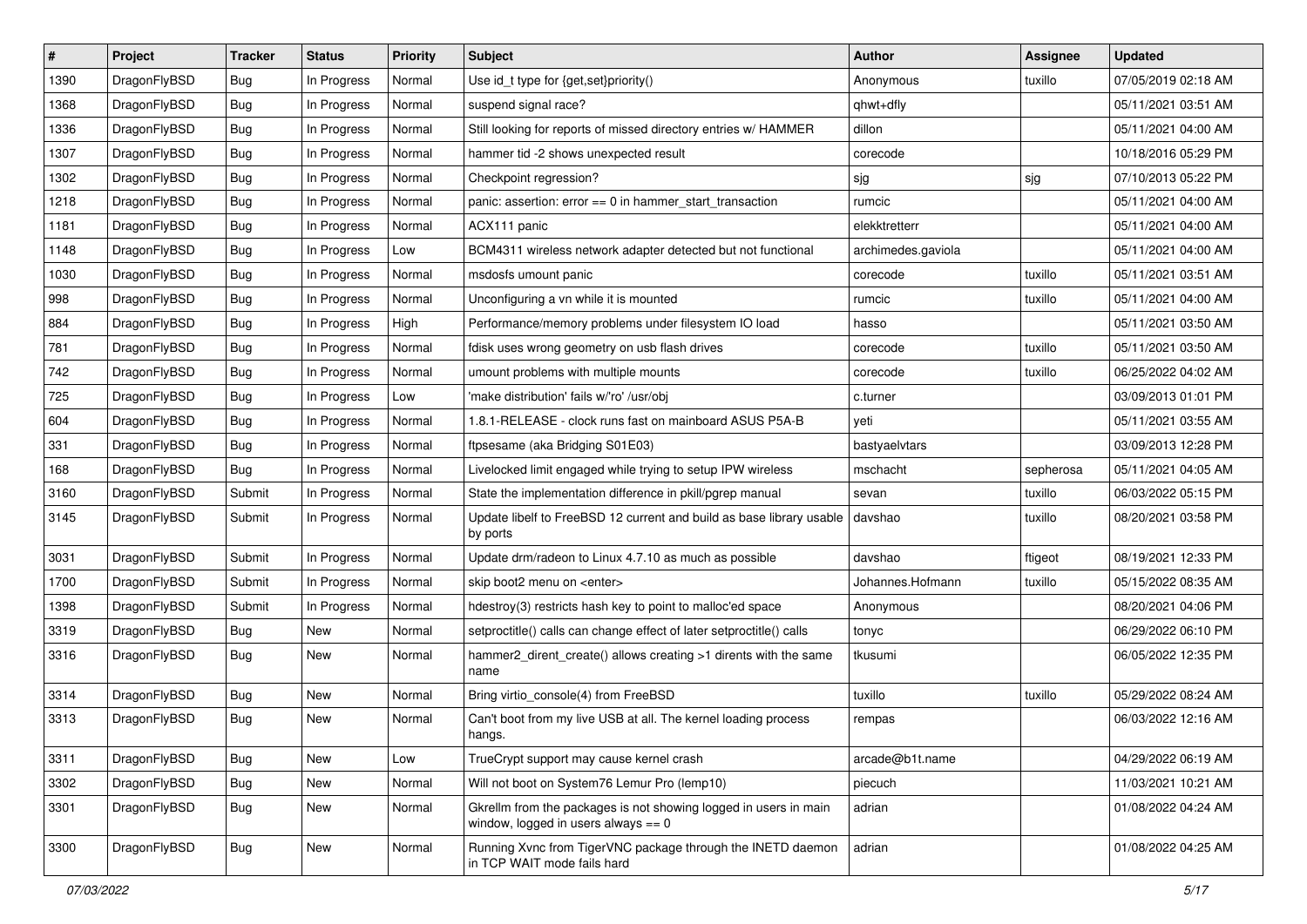| $\sharp$ | Project      | <b>Tracker</b> | <b>Status</b> | <b>Priority</b> | Subject                                                                                    | Author            | Assignee | <b>Updated</b>      |
|----------|--------------|----------------|---------------|-----------------|--------------------------------------------------------------------------------------------|-------------------|----------|---------------------|
| 3298     | DragonFlyBSD | Bug            | <b>New</b>    | Normal          | Running "w" and having logged in via XDM through VNC, "w" prints<br>an extra error message | piecuch           |          | 10/25/2021 09:16 AM |
| 3284     | DragonFlyBSD | <b>Bug</b>     | <b>New</b>    | Normal          | Wrong towlower() result for U+038A                                                         | bhaible           |          | 07/10/2021 03:34 AM |
| 3283     | DragonFlyBSD | Bug            | New           | Normal          | mknodat() cannot create FIFOs                                                              | bhaible           |          | 07/10/2021 03:34 AM |
| 3282     | DragonFlyBSD | <b>Bug</b>     | <b>New</b>    | Normal          | unexpected errno value from fopen()                                                        | bhaible           |          | 07/10/2021 03:34 AM |
| 3281     | DragonFlyBSD | <b>Bug</b>     | New           | Normal          | Crash after leaving unattended for a while                                                 | bhaible           |          | 07/10/2021 03:32 AM |
| 3280     | DragonFlyBSD | <b>Bug</b>     | <b>New</b>    | Normal          | KMS console and i915(4) not working in 6.0                                                 | cmusser           |          | 07/10/2021 03:35 AM |
| 3278     | DragonFlyBSD | <b>Bug</b>     | <b>New</b>    | Normal          | Second screen image is distorted                                                           | arcade@b1t.name   |          | 07/10/2021 03:36 AM |
| 3266     | DragonFlyBSD | <b>Bug</b>     | New           | High            | Filesystems broken due to "KKASSERT(count &<br>TOK_COUNTMASK);"                            | tkusumi           |          | 03/15/2021 01:21 PM |
| 3252     | DragonFlyBSD | Bug            | <b>New</b>    | Normal          | tcsetattr/tcgetattr set errno incorrectly on non-TTY                                       | tonyc             |          | 10/26/2020 09:34 PM |
| 3249     | DragonFlyBSD | <b>Bug</b>     | <b>New</b>    | Normal          | HAMMER2 fsync(2) not working properly                                                      | tkusumi           |          | 09/21/2020 07:07 AM |
| 3247     | DragonFlyBSD | <b>Bug</b>     | <b>New</b>    | Normal          | Kernel panic doing nothing much                                                            | phma              |          | 09/12/2020 11:40 PM |
| 3246     | DragonFlyBSD | <b>Bug</b>     | New           | Normal          | HAMMER2 unable to handle ENOSPC properly                                                   | tkusumi           |          | 09/04/2020 11:11 AM |
| 3245     | DragonFlyBSD | <b>Bug</b>     | <b>New</b>    | Normal          | panic: free: guard1x fail, i915 load from loader.conf                                      | polachok          |          | 08/21/2020 10:36 AM |
| 3243     | DragonFlyBSD | Bug            | <b>New</b>    | Normal          | SMART status not reported properly for SSD disks                                           | daftaupe          |          | 09/09/2020 11:03 PM |
| 3240     | DragonFlyBSD | <b>Bug</b>     | <b>New</b>    | High            | compile error because of openssl with /usr/dports/security/rhash for<br>mysql 8 install    | <b>UlasSAYGIN</b> |          | 06/04/2020 08:05 AM |
| 3239     | DragonFlyBSD | <b>Bug</b>     | <b>New</b>    | Normal          | unable to SIGKILL glitched emacs                                                           | piecuch           |          | 05/26/2020 03:30 AM |
| 3238     | DragonFlyBSD | <b>Bug</b>     | <b>New</b>    | Normal          | race conditions when printing from vkernel console                                         | piecuch           |          | 05/19/2020 02:50 PM |
| 3235     | DragonFlyBSD | <b>Bug</b>     | New           | Normal          | Kernel panic in devfs_vnops.c                                                              | mneumann          |          | 04/28/2020 07:00 AM |
| 3231     | DragonFlyBSD | <b>Bug</b>     | <b>New</b>    | Normal          | wifi drops on 5.8                                                                          | tse               |          | 04/06/2020 05:08 AM |
| 3228     | DragonFlyBSD | <b>Bug</b>     | <b>New</b>    | Low             | pfi kif unref: state refcount $\leq$ 0 in dmesg                                            | justin            |          | 03/05/2021 06:39 AM |
| 3226     | DragonFlyBSD | Bug            | <b>New</b>    | Normal          | Xorg freezes in vm: thread stuck in "objtrm1"                                              | peeter            |          | 04/08/2020 02:10 AM |
| 3225     | DragonFlyBSD | <b>Bug</b>     | New           | Normal          | nfsd freeze when using qemu                                                                | tse               |          | 03/17/2020 11:52 AM |
| 3224     | DragonFlyBSD | <b>Bug</b>     | <b>New</b>    | Normal          | Kernel panic when trying to ping6                                                          | zhtw              |          | 03/08/2020 08:55 AM |
| 3222     | DragonFlyBSD | Bug            | <b>New</b>    | Normal          | gcc - undefined reference to '__atomic_load' (missing libatomic?)                          | mneumann          |          | 02/08/2020 02:45 AM |
| 3219     | DragonFlyBSD | <b>Bug</b>     | <b>New</b>    | Normal          | x11/xorg port can not be build                                                             | UlasSAYGIN        |          | 03/31/2020 08:57 AM |
| 3218     | DragonFlyBSD | Bug            | <b>New</b>    | Normal          | Kernel panics are not sent to comconsole when booted over EFI                              | mqudsi            |          | 12/02/2019 08:52 PM |
| 3217     | DragonFlyBSD | <b>Bug</b>     | <b>New</b>    | Normal          | rescue tools: make install fails if rescue folder doesn't exist                            | t dfbsd           |          | 11/27/2019 08:16 PM |
| 3215     | DragonFlyBSD | Bug            | New           | Normal          | Hang in tcdrain(3) after write(3)                                                          | noloader          |          | 11/25/2019 03:08 PM |
| 3209     | DragonFlyBSD | <b>Bug</b>     | New           | Normal          | svc has some minor bugs                                                                    | arcade@b1t.name   |          | 10/24/2019 09:08 AM |
| 3208     | DragonFlyBSD | <b>Bug</b>     | New           | Normal          | Crash related to nfsd                                                                      | tse               |          | 06/11/2020 05:52 AM |
| 3199     | DragonFlyBSD | <b>Bug</b>     | New           | Normal          | PFS label not found panic                                                                  | tse               |          | 08/21/2019 03:51 AM |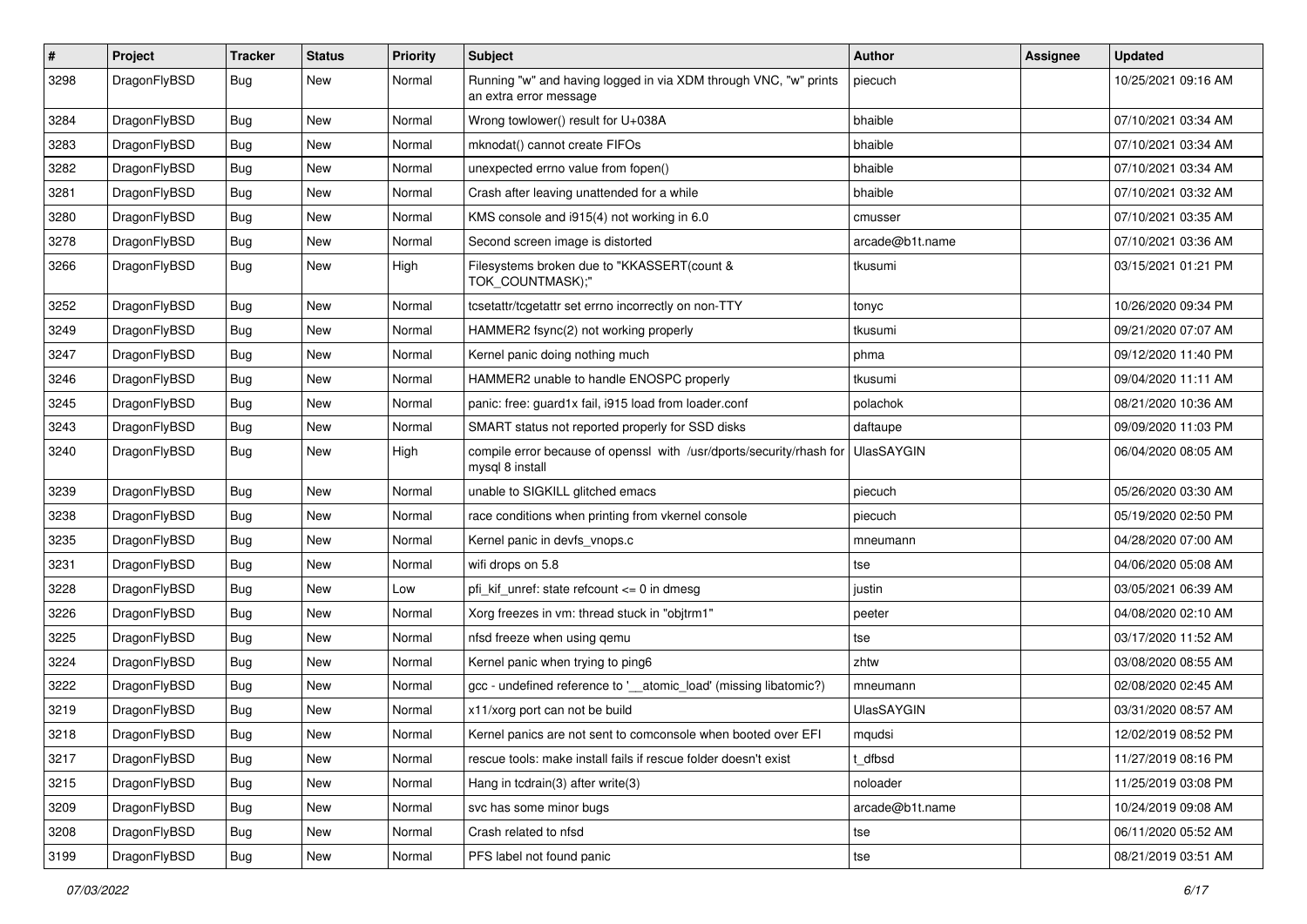| $\vert$ # | Project      | <b>Tracker</b> | <b>Status</b> | <b>Priority</b> | <b>Subject</b>                                                                                                                                              | <b>Author</b>          | Assignee | <b>Updated</b>      |
|-----------|--------------|----------------|---------------|-----------------|-------------------------------------------------------------------------------------------------------------------------------------------------------------|------------------------|----------|---------------------|
| 3197      | DragonFlyBSD | Bug            | <b>New</b>    | Normal          | DragonFly upgrades                                                                                                                                          | tse                    |          | 04/18/2020 04:18 PM |
| 3196      | DragonFlyBSD | Bug            | <b>New</b>    | Normal          | test issue after redmine upgrade (2)                                                                                                                        | tuxillo                |          | 07/05/2019 04:33 AM |
| 3194      | DragonFlyBSD | Bug            | New           | High            | Hammer kernel crash on mirror-stream of PFS after upgrade<br>(assertion "cursor->flags &<br>HAMMER_CURSOR_ITERATE_CHECK" failed in<br>hammer_btree_iterate) | Anonymous              |          | 06/29/2019 01:32 PM |
| 3189      | DragonFlyBSD | Bug            | <b>New</b>    | Normal          | Allow DragonFly Mail Agent to accept an alternate config via<br>command line switch                                                                         | iang                   |          | 08/16/2021 12:42 AM |
| 3184      | DragonFlyBSD | Bug            | New           | Normal          | tsleep(9) return value when PCATCH specified                                                                                                                | tkusumi                |          | 04/03/2019 06:49 AM |
| 3170      | DragonFlyBSD | Bug            | <b>New</b>    | Normal          | repeatable nfsd crash                                                                                                                                       | tse                    |          | 06/11/2020 05:52 AM |
| 3165      | DragonFlyBSD | <b>Bug</b>     | New           | Normal          | Looping at boot time                                                                                                                                        | gop                    |          | 12/28/2018 01:04 PM |
| 3157      | DragonFlyBSD | Bug            | New           | Normal          | TP-Link UE300 not working in 5.2-RELEASE                                                                                                                    | tuxillo                |          | 11/15/2018 02:08 PM |
| 3143      | DragonFlyBSD | Bug            | New           | Normal          | assertion "0" failed in hammer2 inode xop chain sync                                                                                                        | cbin                   |          | 07/18/2018 12:50 PM |
| 3141      | DragonFlyBSD | <b>Bug</b>     | <b>New</b>    | Normal          | dhclient blocks boot process                                                                                                                                | rowo                   |          | 12/16/2018 11:01 AM |
| 3139      | DragonFlyBSD | Bug            | <b>New</b>    | Normal          | USB Mouse Does Not Work in DragonflyBSD guest on VirtualBox                                                                                                 | chiguy1256             |          | 06/24/2018 10:14 PM |
| 3134      | DragonFlyBSD | <b>Bug</b>     | <b>New</b>    | Normal          | RFC 3021 (/31 networks) appear to be unsupported                                                                                                            | jailbird               |          | 05/16/2018 11:03 PM |
| 3132      | DragonFlyBSD | Bug            | New           | Low             | unifdef mined                                                                                                                                               | bcallah                |          | 04/26/2018 08:34 PM |
| 3129      | DragonFlyBSD | <b>Bug</b>     | <b>New</b>    | High            | Kernel panic with 5.2.0 on A2SDi-4C-HLN4F                                                                                                                   | stateless              |          | 04/24/2018 12:50 AM |
| 3124      | DragonFlyBSD | <b>Bug</b>     | <b>New</b>    | High            | DragonFlyBSD 5.0.2 with Hammer2 with UEFI install doesn't boot                                                                                              | wiesl                  |          | 06/18/2019 05:07 AM |
| 3120      | DragonFlyBSD | Bug            | <b>New</b>    | Normal          | Intel AC 8260 firmware does not load                                                                                                                        | Vintodrimmer           |          | 08/28/2018 03:30 AM |
| 3117      | DragonFlyBSD | <b>Bug</b>     | <b>New</b>    | Normal          | Problem with colours if "intel" video-driver used                                                                                                           | dpostolov              |          | 01/07/2018 11:35 PM |
| 3116      | DragonFlyBSD | Bug            | New           | Normal          | da0 detects on very big volume if to remove usb install stick and<br>reboot on Intel NUC5PPYH                                                               | dpostolov              |          | 01/07/2018 09:40 PM |
| 3110      | DragonFlyBSD | <b>Bug</b>     | <b>New</b>    | Normal          | crash with ipfw3 under load                                                                                                                                 | bnegre82               |          | 12/09/2017 06:22 AM |
| 3107      | DragonFlyBSD | Bug            | <b>New</b>    | Low             | ACPI interrupt storm when loading i915 on Lenovo T460                                                                                                       | oyvinht                |          | 07/15/2020 07:01 AM |
| 3101      | DragonFlyBSD | <b>Bug</b>     | <b>New</b>    | Low             | PFI CGI install not working in dragonflybsd 5.0.1 USB install                                                                                               | bnegre82               |          | 05/11/2021 04:14 AM |
| 3076      | DragonFlyBSD | Bug            | <b>New</b>    | Normal          | sys/dev/netif/ig hal/e1000 ich8lan.c:1594: sanity checking mixup?                                                                                           | dcb                    |          | 10/11/2017 01:58 AM |
| 3052      | DragonFlyBSD | <b>Bug</b>     | New           | Normal          | panic DragonFly v4.8.1-RELEASE by mounting a malformed NTFS<br>image [64.000]                                                                               | open.source@ribose.com |          | 08/14/2017 03:22 AM |
| 3051      | DragonFlyBSD | Bug            | <b>New</b>    | Normal          | panic DragonFly v4.8.1-RELEASE by mounting a malformed NTFS<br>image [12.000]                                                                               | open.source@ribose.com |          | 08/14/2017 03:20 AM |
| 3049      | DragonFlyBSD | Bug            | <b>New</b>    | Normal          | panic DragonFly v4.8.1-RELEASE by mounting a malformed<br>msdosfs image [12.128]                                                                            | open.source@ribose.com |          | 08/14/2017 02:53 AM |
| 3047      | DragonFlyBSD | <b>Bug</b>     | <b>New</b>    | Normal          | HAMMER critical write error                                                                                                                                 | samuel                 |          | 06/19/2019 09:50 AM |
| 3036      | DragonFlyBSD | Bug            | <b>New</b>    | Normal          | panic in icmp_redirect_start() ASSERT_IN_NETISR(0)                                                                                                          | tautolog               |          | 05/11/2017 07:27 PM |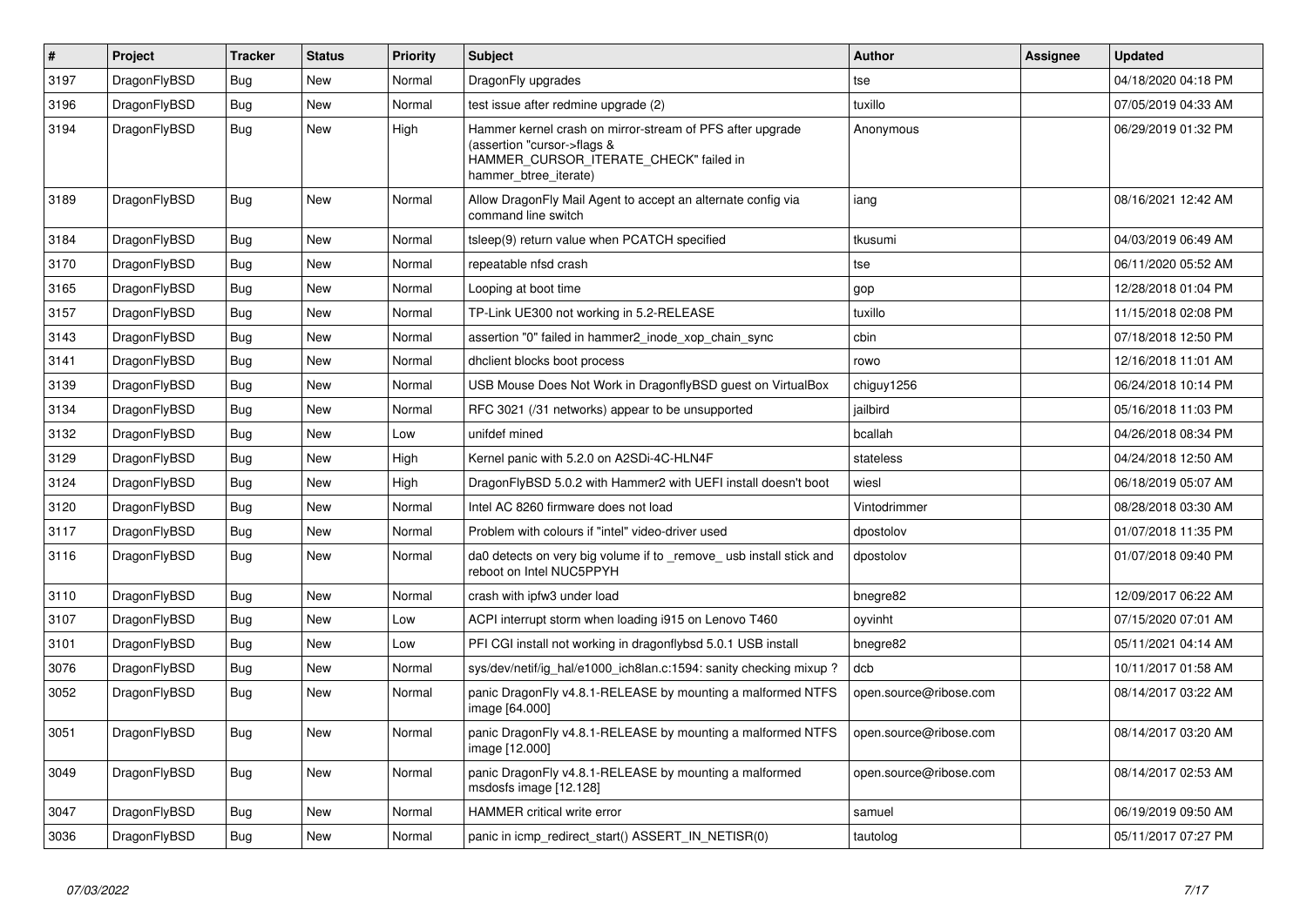| $\vert$ # | Project      | <b>Tracker</b> | <b>Status</b> | <b>Priority</b> | Subject                                                                                                 | Author          | Assignee | <b>Updated</b>      |
|-----------|--------------|----------------|---------------|-----------------|---------------------------------------------------------------------------------------------------------|-----------------|----------|---------------------|
| 3035      | DragonFlyBSD | Bug            | New           | Normal          | panic: assertion "cpu >= 0 && cpu < ncpus" failed in netisr_cpuport<br>at /usr/src/sys/net/netisr2.h:87 | masu            |          | 05/11/2017 01:24 AM |
| 3029      | DragonFlyBSD | <b>Bug</b>     | <b>New</b>    | Normal          | Running DflyBSD 4.8 on FreeBSD bhyve as a guest                                                         | iron            |          | 05/13/2022 04:33 AM |
| 3025      | DragonFlyBSD | Bug            | <b>New</b>    | Normal          | sys/dev/powermng/powernow/powernow.c:284: bad comparison?                                               | dcb             |          | 09/23/2017 07:45 AM |
| 3024      | DragonFlyBSD | Bug            | <b>New</b>    | Low             | sys/dev/netif/wi/if_wi.c:1090]: (style) Redundant condition                                             | dcb             |          | 04/11/2017 11:56 AM |
| 3022      | DragonFlyBSD | <b>Bug</b>     | New           | Normal          | sys/dev/netif/ath/ath/if ath.c:2142: strange bitmask?                                                   | dcb             |          | 04/11/2017 11:49 AM |
| 3018      | DragonFlyBSD | Bug            | <b>New</b>    | Normal          | sys/bus/u4b/wlan/if_run.c:5464]: (style) Redundant condition                                            | dcb             |          | 04/11/2017 11:26 AM |
| 3006      | DragonFlyBSD | Bug            | New           | Normal          | boot0cfg: panic in kern_udev.c in function _udev_dict_set_cstr when<br>installing in VirtualBox         | MichiGreat      |          | 04/01/2017 02:22 PM |
| 2994      | DragonFlyBSD | <b>Bug</b>     | <b>New</b>    | Normal          | Intermittent boot hangs after git: hammer - HAMMER Version 7                                            | davshao         |          | 03/30/2017 02:06 PM |
| 2972      | DragonFlyBSD | <b>Bug</b>     | <b>New</b>    | Normal          | ipfw3 "deny to me" does not work correctly                                                              | mneumann        |          | 12/27/2016 12:11 PM |
| 2970      | DragonFlyBSD | Bug            | New           | Normal          | kernel 4.7: "Is -I" causes panic on UDF filesystem: "bgetvp -<br>overlapping buffer"                    | peeter          |          | 12/21/2016 02:46 AM |
| 2936      | DragonFlyBSD | <b>Bug</b>     | <b>New</b>    | Normal          | loader.efi crashes while loading kernel                                                                 | spaceille       |          | 08/20/2016 06:17 AM |
| 2931      | DragonFlyBSD | Bug            | <b>New</b>    | Low             | 'gdb' of 'vkernel' unable to print backtrace                                                            | tofergus        |          | 07/26/2016 01:51 PM |
| 2930      | DragonFlyBSD | <b>Bug</b>     | <b>New</b>    | High            | 'objcache' causes panic during 'nfs readdir'                                                            | tofergus        |          | 07/26/2016 01:09 PM |
| 2924      | DragonFlyBSD | Bug            | <b>New</b>    | Normal          | cat -v fails to tag characters in extended table with M- prefix with<br>some locales                    | sevan           |          | 07/11/2016 07:18 AM |
| 2917      | DragonFlyBSD | Bug            | <b>New</b>    | Normal          | da8: reading primary partition table: error accessing offset<br>000000000000 for 512                    | liweitianux     |          | 05/11/2021 08:43 PM |
| 2915      | DragonFlyBSD | <b>Bug</b>     | <b>New</b>    | High            | Hammer mirror-copy problem                                                                              | t dfbsd         |          | 08/25/2016 05:28 AM |
| 2898      | DragonFlyBSD | <b>Bug</b>     | New           | Normal          | HAMMER panic                                                                                            | pavalos         |          | 11/03/2018 07:05 AM |
| 2892      | DragonFlyBSD | Bug            | <b>New</b>    | Normal          | swap_pager:indefinite wait bufferf error                                                                | lhmwzy          |          | 02/21/2016 10:32 PM |
| 2891      | DragonFlyBSD | Bug            | <b>New</b>    | Normal          | Kernel panic in IEEE802.11 related code                                                                 | shamaz          |          | 05/29/2016 05:49 PM |
| 2890      | DragonFlyBSD | Bug            | <b>New</b>    | Normal          | not able to boot usb installer on Toshiba Chromebook 2                                                  | johnnywhishbone |          | 02/22/2016 03:42 AM |
| 2887      | DragonFlyBSD | Bug            | New           | Low             | Missing extattr_namespace_to_string and<br>extattr_string_to_namespace functions                        | rubenk          |          | 02/06/2016 05:09 AM |
| 2886      | DragonFlyBSD | Bug            | <b>New</b>    | Normal          | dragonfly mail agent: sending a testmail causes high system load                                        | worf            |          | 02/05/2016 05:53 AM |
| 2882      | DragonFlyBSD | <b>Bug</b>     | <b>New</b>    | Low             | bridge sends packets from individual interfaces                                                         | arcade@b1t.name |          | 01/09/2016 12:43 PM |
| 2881      | DragonFlyBSD | Bug            | New           | Normal          | Pulseaudio hangs/resets system when starting X11                                                        | mneumann        |          | 01/09/2016 03:08 AM |
| 2878      | DragonFlyBSD | Bug            | New           | Low             | [fix] CCVER problem when using clang and cpu extensions<br>(intrinsics)                                 | arcade@b1t.name |          | 06/24/2016 04:25 AM |
| 2877      | DragonFlyBSD | Bug            | New           | Low             | sed fails when working with UTF-8 locale and non-UTF symbols                                            | arcade@b1t.name |          | 12/30/2015 11:20 AM |
| 2874      | DragonFlyBSD | <b>Bug</b>     | New           | Normal          | make world DESTDIR=/emptydir fails                                                                      | pascii          |          | 12/25/2015 07:04 AM |
| 2870      | DragonFlyBSD | <b>Bug</b>     | New           | High            | Broken text and icons when glamor acceleration is used                                                  | 375gnu          | ftigeot  | 01/31/2016 12:13 AM |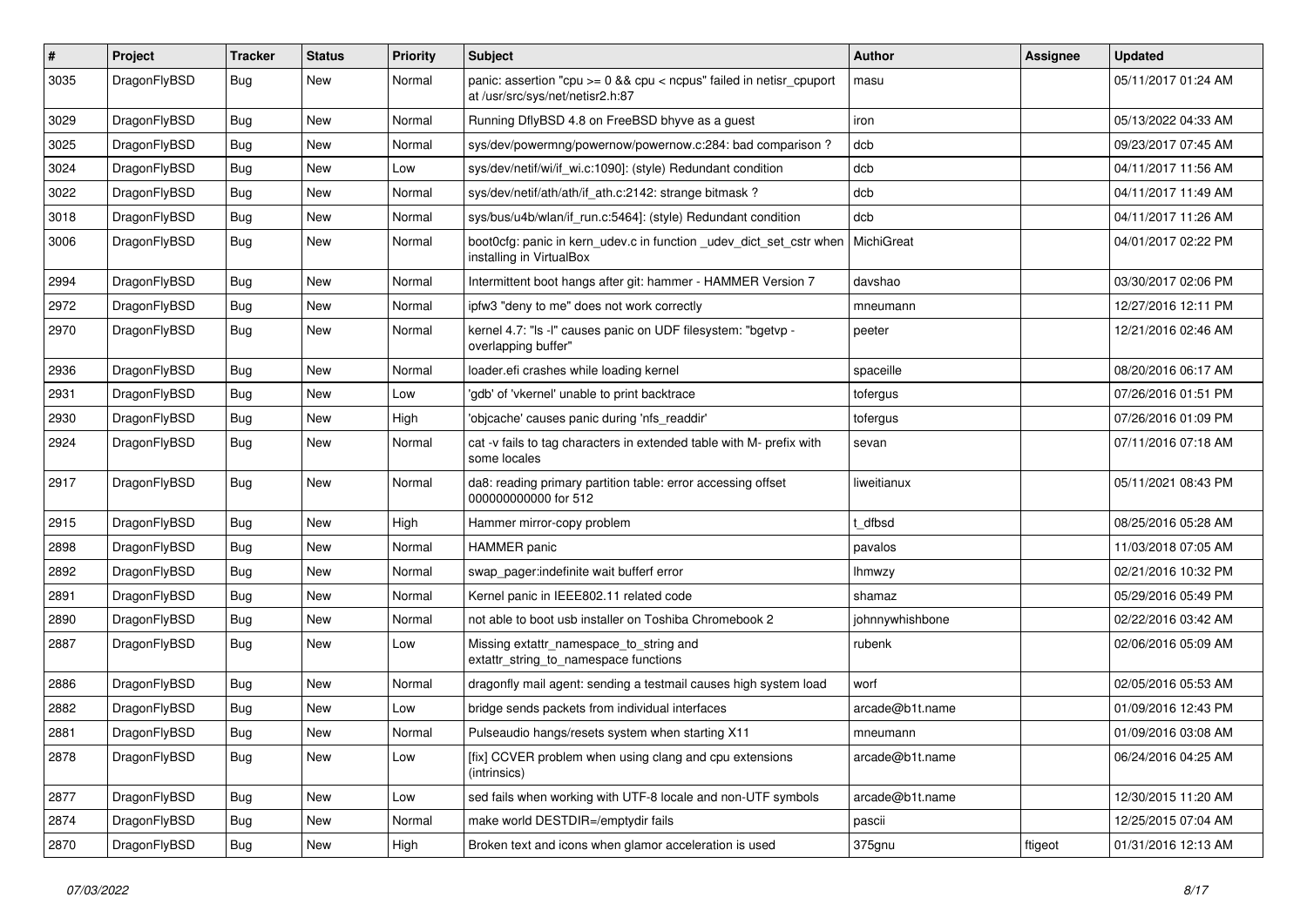| $\vert$ # | Project      | <b>Tracker</b> | <b>Status</b> | <b>Priority</b> | <b>Subject</b>                                                                                                                                           | <b>Author</b>    | Assignee  | <b>Updated</b>      |
|-----------|--------------|----------------|---------------|-----------------|----------------------------------------------------------------------------------------------------------------------------------------------------------|------------------|-----------|---------------------|
| 2863      | DragonFlyBSD | <b>Bug</b>     | <b>New</b>    | Normal          | HAMMER synch tid is zero                                                                                                                                 | shamaz           |           | 12/12/2015 11:24 PM |
| 2859      | DragonFlyBSD | Bug            | <b>New</b>    | Low             | Installer configuration menu always highlights "Select timezone", no<br>matter which step was last completed.                                            | cgag             |           | 12/02/2015 01:54 PM |
| 2858      | DragonFlyBSD | Bug            | New           | Low             | Installer "Local or UTC" question should have "No" selected by<br>default.                                                                               | cgag             |           | 12/02/2015 01:18 PM |
| 2857      | DragonFlyBSD | <b>Bug</b>     | <b>New</b>    | Normal          | hammer stalls via bitcoin-qt                                                                                                                             | tkusumi          |           | 11/30/2015 06:52 AM |
| 2852      | DragonFlyBSD | Bug            | New           | Normal          | Hammer File System - hangs on undo during system boot / mount -<br>will not recover on DragonFlyBSD newer than 3.6.0                                     | abale            |           | 05/11/2021 04:07 AM |
| 2840      | DragonFlyBSD | Bug            | <b>New</b>    | Normal          | wrong voltage is reported                                                                                                                                | yellowrabbit2010 |           | 09/11/2015 06:09 PM |
| 2835      | DragonFlyBSD | <b>Bug</b>     | New           | Normal          | /usr/include/c++/5.0/bits/c++locale.h likes<br>POSIX_C_SOURCE>=200809                                                                                    | davshao          |           | 11/18/2015 03:40 AM |
| 2828      | DragonFlyBSD | <b>Bug</b>     | <b>New</b>    | High            | On AMD APUs and Bulldozer CPUs, the machdep.cpu idle hit<br>sysctl should be 3 by default                                                                | vadaszi          | vadaszi   | 05/11/2021 04:07 AM |
| 2825      | DragonFlyBSD | <b>Bug</b>     | <b>New</b>    | High            | 3x dhclient = hanging system (objcache exhausted)                                                                                                        | jaccovonb        | sepherosa | 05/11/2021 03:55 AM |
| 2822      | DragonFlyBSD | <b>Bug</b>     | New           | Normal          | USB 3.0 stick throws "reading primary partition table: error<br>accessing offset 000[] for 152" error, while the stick works on any<br>other OS I tested | revuwa           | profmakx  | 06/29/2015 05:56 AM |
| 2820      | DragonFlyBSD | Bug            | <b>New</b>    | Normal          | TP-Link USB Wi-Fi adapter cannot be reattached to the system                                                                                             | shamaz           |           | 05/22/2015 09:45 PM |
| 2816      | DragonFlyBSD | <b>Bug</b>     | <b>New</b>    | Normal          | A multitasking process being debugged can get stuck                                                                                                      | phma             |           | 05/19/2015 03:57 AM |
| 2812      | DragonFlyBSD | Bug            | <b>New</b>    | Normal          | Panic on Intel DE3815TYKHE                                                                                                                               | tmorp            |           | 05/14/2015 03:14 PM |
| 2809      | DragonFlyBSD | Bug            | <b>New</b>    | Normal          | hammer mirror-stream                                                                                                                                     | masu             |           | 04/10/2015 12:33 AM |
| 2808      | DragonFlyBSD | Bug            | <b>New</b>    | Normal          | X freeze by switching between X and VT - results in black screen                                                                                         | lukesky333       |           | 05/11/2021 03:55 AM |
| 2806      | DragonFlyBSD | <b>Bug</b>     | <b>New</b>    | Normal          | failed to configure a link-local address on ath $0$ (errno = 22)                                                                                         | Chingyuan        |           | 05/25/2021 01:00 AM |
| 2803      | DragonFlyBSD | Bug            | New           | Normal          | HAMMER: Warning: UNDO area too small!                                                                                                                    | ftigeot          |           | 03/11/2015 03:42 PM |
| 2802      | DragonFlyBSD | <b>Bug</b>     | New           | Normal          | USB Wifi urtwn0 crash from cd boot                                                                                                                       | opvalues         |           | 03/10/2015 01:07 AM |
| 2799      | DragonFlyBSD | Bug            | <b>New</b>    | Normal          | Fatal trap 12 caused by moused(8) -p/dev/cual0                                                                                                           | opvalues         |           | 03/04/2015 11:01 PM |
| 2788      | DragonFlyBSD | <b>Bug</b>     | <b>New</b>    | Normal          | ioctl GSLICEINFO: Not working for vnode slice                                                                                                            | mneumann         |           | 02/12/2015 07:49 AM |
| 2746      | DragonFlyBSD | <b>Bug</b>     | New           | Normal          | some fraction of xterms started from the xmonad window manager<br>get killed with SIGALRM                                                                | isenmann         | profmakx  | 12/28/2014 02:51 AM |
| 2738      | DragonFlyBSD | Bug            | <b>New</b>    | Normal          | Hammer: Strange behavior when trying to recover old version of<br>moved file                                                                             | roland           |           | 11/20/2014 08:02 AM |
| 2736      | DragonFlyBSD | <b>Bug</b>     | <b>New</b>    | High            | kernel panics on acpi_timer_probe function                                                                                                               | cnb              |           | 05/11/2021 03:55 AM |
| 2735      | DragonFlyBSD | Bug            | <b>New</b>    | Urgent          | iwn panics SYSSASSERT                                                                                                                                    | cnb              |           | 05/11/2021 03:55 AM |
| 2712      | DragonFlyBSD | Bug            | <b>New</b>    | Normal          | connect(2) returns EINVAL when retrying after ECONNREFUSED                                                                                               | jorisgio         |           | 08/14/2014 05:31 PM |
| 2708      | DragonFlyBSD | Bug            | <b>New</b>    | Normal          | unable to send TCP nor UDP on age(4) interface                                                                                                           | dermiste         |           | 05/11/2021 03:54 AM |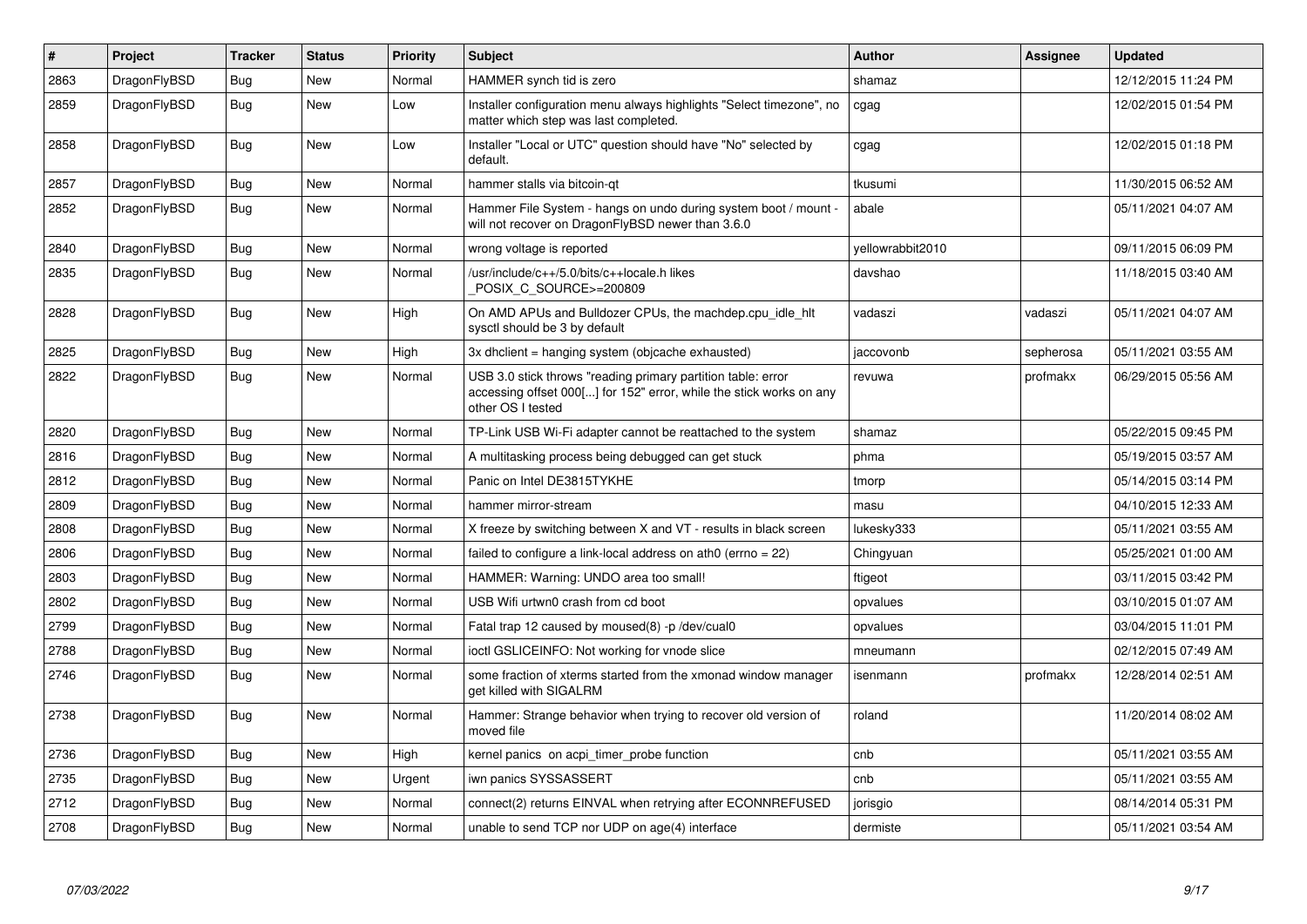| $\sharp$ | Project      | <b>Tracker</b> | <b>Status</b> | <b>Priority</b> | Subject                                                                                                  | Author            | Assignee  | <b>Updated</b>      |
|----------|--------------|----------------|---------------|-----------------|----------------------------------------------------------------------------------------------------------|-------------------|-----------|---------------------|
| 2688     | DragonFlyBSD | Bug            | New           | Normal          | 67613368bdda7 Fix wrong checks for U4B presence Asrock Z77M<br>difficulty detecting USB keyboard         | davshao           |           | 06/28/2014 07:08 PM |
| 2687     | DragonFlyBSD | Bug            | <b>New</b>    | Normal          | natacontrol software RAID in installer                                                                   | csmelosky         |           | 06/22/2014 12:03 PM |
| 2680     | DragonFlyBSD | <b>Bug</b>     | New           | Low             | boot0cfg update makes box unbootable                                                                     | herrgard          |           | 06/10/2014 06:02 AM |
| 2675     | DragonFlyBSD | Bug            | <b>New</b>    | Low             | Ultimate N WiFi Link 5300 get iwn_intr: fatal firmware error on 5GHz                                     | revuwa            |           | 05/11/2021 04:07 AM |
| 2674     | DragonFlyBSD | <b>Bug</b>     | New           | Normal          | <b>GPT Support</b>                                                                                       | ftigeot           |           | 12/28/2015 02:54 PM |
| 2657     | DragonFlyBSD | Bug            | New           | High            | Needs acl to migrate our servers                                                                         | ferney            |           | 03/31/2014 11:37 AM |
| 2652     | DragonFlyBSD | Bug            | <b>New</b>    | Normal          | 189a0ff3761b47  ix: Implement MSI-X support locks up Lenovo<br>S10 Intel Atom n270                       | davshao           |           | 05/14/2014 01:55 AM |
| 2647     | DragonFlyBSD | Bug            | New           | Normal          | HAMMER panic on 3.6.0                                                                                    | tuxillo           |           | 05/11/2021 03:54 AM |
| 2645     | DragonFlyBSD | <b>Bug</b>     | <b>New</b>    | Normal          | panic with dsched fq and ioprio                                                                          | jyoung15          |           | 02/20/2014 07:29 AM |
| 2641     | DragonFlyBSD | <b>Bug</b>     | New           | Normal          | Panic when loading natapci as module                                                                     | tuxillo           |           | 05/11/2021 03:54 AM |
| 2630     | DragonFlyBSD | Bug            | New           | Normal          | Bring in latest iconv fixes from FreeBSD10 as well as csmapper<br>updates                                | tuxillo           |           | 05/11/2021 03:54 AM |
| 2629     | DragonFlyBSD | Bug            | New           | Normal          | Replace gcc44 with llvm34, clang34, and libc++                                                           | tuxillo           |           | 06/02/2014 02:30 PM |
| 2626     | DragonFlyBSD | Bug            | <b>New</b>    | Normal          | iwn driver drops with error: "firmware error 'iwn_intr: fatal firmware<br>error"                         | rodyaj            |           | 01/09/2014 05:50 AM |
| 2622     | DragonFlyBSD | Bug            | New           | Normal          | VAIO FIT15E fn keys support                                                                              | nonsolosoft       |           | 12/31/2013 01:31 AM |
| 2621     | DragonFlyBSD | <b>Bug</b>     | <b>New</b>    | Normal          | core dump using cdrom                                                                                    | nonsolosoft       |           | 12/27/2013 12:43 AM |
| 2620     | DragonFlyBSD | <b>Bug</b>     | New           | Normal          | moused problem                                                                                           | FilippoMo         |           | 12/20/2013 10:32 AM |
| 2619     | DragonFlyBSD | Bug            | <b>New</b>    | Normal          | DragonFly 3.6 can't be installed on a 6TB volume                                                         | ftigeot           |           | 02/23/2014 11:55 PM |
| 2618     | DragonFlyBSD | <b>Bug</b>     | <b>New</b>    | Normal          | mouse problem on RELEASE-3_6_0                                                                           | FilippoMo         |           | 12/20/2013 03:26 AM |
| 2611     | DragonFlyBSD | Bug            | <b>New</b>    | Normal          | Change in IP address results in network not working                                                      | phma              |           | 12/05/2013 07:55 PM |
| 2609     | DragonFlyBSD | Bug            | <b>New</b>    | Normal          | master: panic: assertion<br>"LWKT_TOKEN_HELD_ANY(vm_object_token(object))" failed in<br>swp_pager_lookup | thomas.nikolajsen |           | 11/28/2013 11:36 AM |
| 2604     | DragonFlyBSD | Bug            | <b>New</b>    | Normal          | dell laptop does not boot with LATEST                                                                    | isenmann          |           | 11/20/2013 02:07 AM |
| 2598     | DragonFlyBSD | <b>Bug</b>     | New           | Normal          | i386 via USB Booting                                                                                     | mbzadegan         |           | 10/21/2013 02:28 AM |
| 2595     | DragonFlyBSD | Bug            | New           | Normal          | DragonFly 3.4.3 crashes on SUN Blade X6250 with Qlogic ISP 2432<br>FC card                               | <b>Turvamies</b>  |           | 10/07/2013 11:53 AM |
| 2587     | DragonFlyBSD | <b>Bug</b>     | New           | Normal          | SATA DVD writer not detected by DragonFly                                                                | srussell          |           | 09/04/2020 08:55 AM |
| 2586     | DragonFlyBSD | <b>Bug</b>     | New           | Normal          | pf: "modulate" state seems problematic                                                                   | srussell          |           | 09/25/2013 07:36 PM |
| 2585     | DragonFlyBSD | Bug            | New           | Normal          | Dfly 3.4.3 on ESXi 5.1, HP Smart Array P410 passthrough<br>recognised, but not functioning               | yggdrasil         | swildner  | 05/09/2022 08:14 AM |
| 2577     | DragonFlyBSD | Bug            | <b>New</b>    | Normal          | virtio-blk iops performance is cpu limited on high end devices                                           | $g$ js $278$      | vsrinivas | 08/01/2013 02:28 PM |
| 2569     | DragonFlyBSD | <b>Bug</b>     | New           | Normal          | ctime NFS                                                                                                | ferney            |           | 08/11/2013 04:35 AM |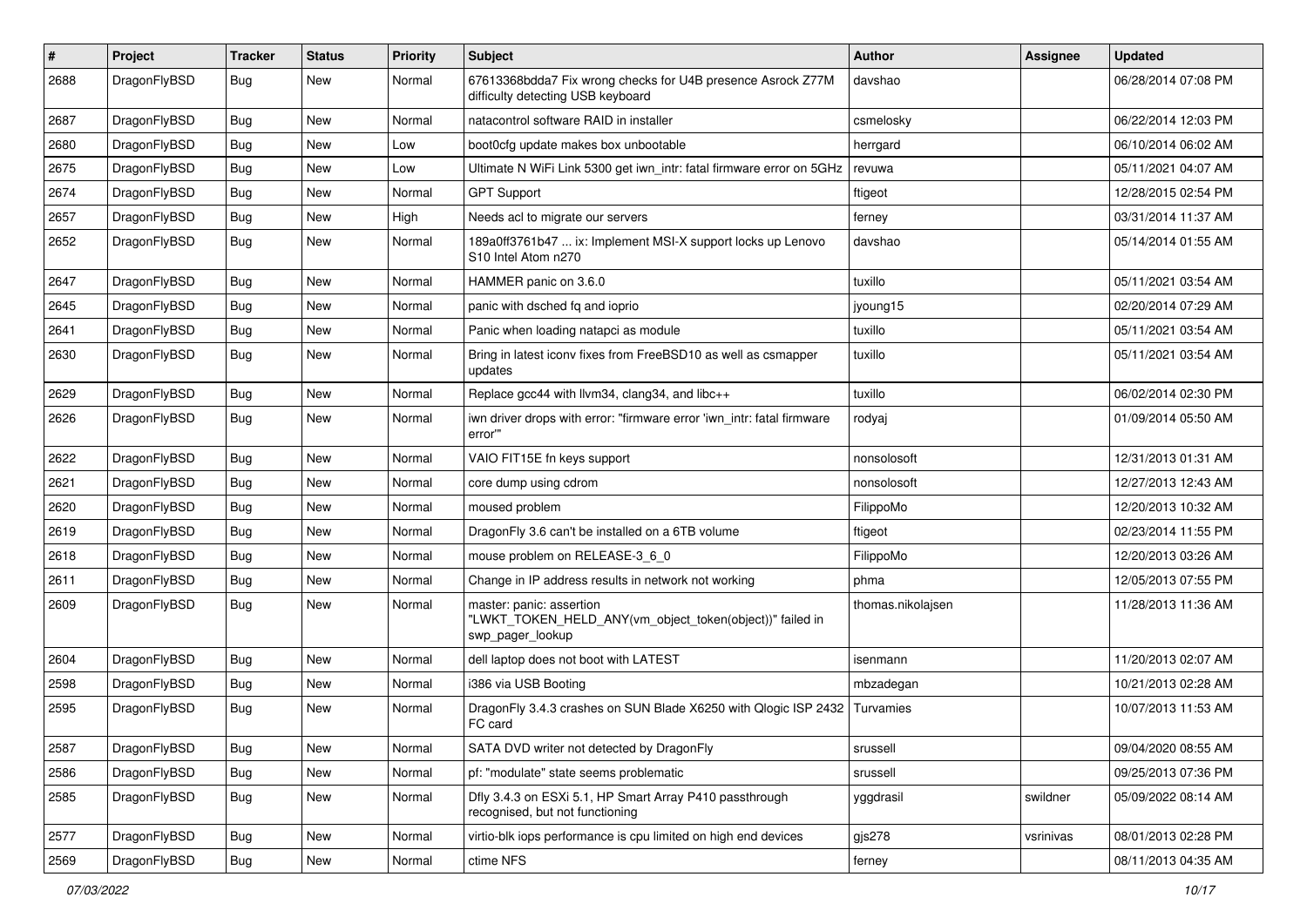| $\vert$ # | Project      | <b>Tracker</b> | <b>Status</b> | <b>Priority</b> | <b>Subject</b>                                                                                                               | Author            | Assignee | <b>Updated</b>      |
|-----------|--------------|----------------|---------------|-----------------|------------------------------------------------------------------------------------------------------------------------------|-------------------|----------|---------------------|
| 2568      | DragonFlyBSD | Bug            | <b>New</b>    | Normal          | AHCI panic                                                                                                                   | josepht           |          | 06/07/2013 05:52 PM |
| 2565      | DragonFlyBSD | <b>Bug</b>     | <b>New</b>    | Normal          | "ifconfig ix0 up" panic                                                                                                      | Itpig402a         |          | 06/03/2013 05:46 AM |
| 2557      | DragonFlyBSD | Bug            | <b>New</b>    | Normal          | stock 3.4.1 kernel halts during booting if dm and dm_target_crypt<br>are loaded and RAID controller is present               | phma              |          | 05/12/2013 10:38 PM |
| 2552      | DragonFlyBSD | Bug            | <b>New</b>    | Low             | hammer recovery should indicate progress                                                                                     | phma              |          | 05/03/2013 12:13 AM |
| 2547      | DragonFlyBSD | <b>Bug</b>     | New           | High            | crashed while doing a dry run of pkg rolling-replace                                                                         | phma              |          | 04/18/2013 10:40 PM |
| 2544      | DragonFlyBSD | Bug            | <b>New</b>    | Normal          | live DVD system boot (menu option 1) caused db> prompt on<br>PE1950                                                          | estrabd           |          | 05/11/2021 03:54 AM |
| 2535      | DragonFlyBSD | Bug            | <b>New</b>    | Normal          | Imap processes apparentlt blocked on disk I/O                                                                                | ftigeot           |          | 04/02/2013 09:31 AM |
| 2531      | DragonFlyBSD | <b>Bug</b>     | <b>New</b>    | Normal          | camcontrol fails to disable APM                                                                                              | m.lombardi85      |          | 03/23/2013 12:28 PM |
| 2529      | DragonFlyBSD | Bug            | <b>New</b>    | Low             | Sundance network adapter is not detected and attached                                                                        | kworr             |          | 03/25/2013 02:29 AM |
| 2526      | DragonFlyBSD | Bug            | <b>New</b>    | Normal          | hammer cleanup doesn't run on first day of DST                                                                               | pavalos           |          | 10/18/2016 05:28 PM |
| 2520      | DragonFlyBSD | Bug            | <b>New</b>    | Normal          | panic: assertion "IS_SERIALIZED((ifp->if_serializer))" failed in<br>if_default_serialize_assert at /usr/src/sys/net/if.c:437 | ano               |          | 03/09/2013 12:14 AM |
| 2509      | DragonFlyBSD | <b>Bug</b>     | <b>New</b>    | Normal          | Redefinition of DIRBLKSIZ in restore(8)                                                                                      | swildner          |          | 06/04/2022 04:40 AM |
| 2498      | DragonFlyBSD | Bug            | <b>New</b>    | Normal          | DFBSD v3.2.2-RELEASE - LIST_FIRST(&bp->b_dep) == NULL"<br>failed in vfs_vmio_release                                         | tuxillo           |          | 05/31/2022 04:09 PM |
| 2496      | DragonFlyBSD | Bug            | New           | Normal          | NTFS malloc limit exceeded                                                                                                   | plasmob           | tuxillo  | 02/19/2013 08:47 AM |
| 2495      | DragonFlyBSD | Bug            | <b>New</b>    | High            | DFBSD v3.3.0.960.g553fe7 - ocnt != 0" failed in<br>prop_object_release                                                       | tuxillo           |          | 05/31/2022 04:08 PM |
| 2493      | DragonFlyBSD | Bug            | <b>New</b>    | Normal          | vidcontrol: invalid video mode name                                                                                          | Svarov            |          | 01/24/2013 09:55 AM |
| 2490      | DragonFlyBSD | Bug            | New           | Normal          | nmalloc should color addresses to avoid cache bank conflictsw                                                                | vsrinivas         |          | 06/10/2014 05:51 AM |
| 2489      | DragonFlyBSD | Bug            | <b>New</b>    | Normal          | nmalloc doesn't cache VA for allocations > 8KB                                                                               | vsrinivas         |          | 06/10/2014 05:51 AM |
| 2473      | DragonFlyBSD | Bug            | New           | Normal          | Kernel crash when trying to up the wpi0 device (Dfly<br>v3.3.0.758.g47388-DEVELOPMENT)                                       | tomaz             |          | 02/24/2014 08:50 AM |
| 2453      | DragonFlyBSD | Bug            | <b>New</b>    | Normal          | panic: assertion "gd->gd_spinlocks == 0" failed                                                                              | Johannes.Hofmann  |          | 11/12/2012 12:54 PM |
| 2444      | DragonFlyBSD | <b>Bug</b>     | <b>New</b>    | Normal          | Crash during Hammer overnight cleanup                                                                                        | justin            |          | 11/04/2012 07:58 AM |
| 2436      | DragonFlyBSD | Bug            | <b>New</b>    | Normal          | panic: assertion "lp->lwp_qcpu == dd->cpuid" failed in<br>dfly_acquire_curproc                                               | thomas.nikolajsen |          | 01/23/2013 11:07 AM |
| 2434      | DragonFlyBSD | <b>Bug</b>     | <b>New</b>    | Normal          | BTX Halted - Boot fails on USB/GUI                                                                                           | lucmv             |          | 10/17/2012 08:12 PM |
| 2430      | DragonFlyBSD | Bug            | New           | Normal          | Alternate Password Hash method                                                                                               | robin.carey1      |          | 10/07/2012 06:28 AM |
| 2423      | DragonFlyBSD | <b>Bug</b>     | New           | Urgent          | After multiple panics/locks, hitting KKASSERT in<br>hammer_init_cursor                                                       | rumcic            |          | 09/18/2012 02:28 AM |
| 2421      | DragonFlyBSD | Bug            | New           | High            | Kernel panic: vm_fault: page 0xc0f70000 not busy!                                                                            | lentferj          |          | 10/03/2012 08:16 AM |
| 2416      | DragonFlyBSD | <b>Bug</b>     | New           | Normal          | 'entry can be removed on mounted nfs filesystem                                                                              | ftigeot           | tuxillo  | 06/03/2014 04:40 AM |
| 2412      | DragonFlyBSD | <b>Bug</b>     | New           | Normal          | wlan0 fails to get address via dhclient                                                                                      | nonsolosoft       |          | 08/30/2012 05:55 AM |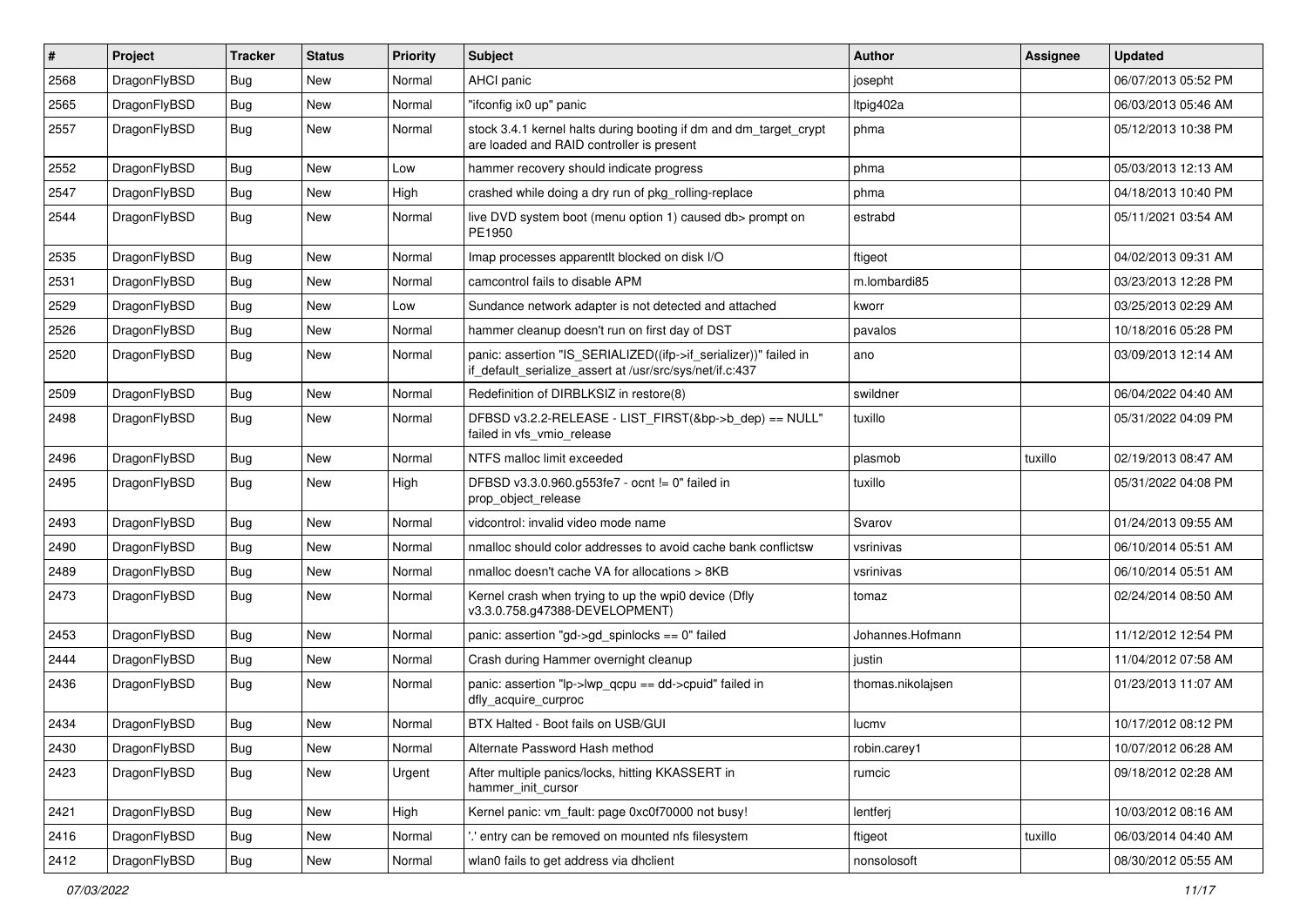| $\sharp$ | Project      | <b>Tracker</b> | <b>Status</b> | <b>Priority</b> | Subject                                                                                                    | Author       | Assignee  | <b>Updated</b>      |
|----------|--------------|----------------|---------------|-----------------|------------------------------------------------------------------------------------------------------------|--------------|-----------|---------------------|
| 2403     | DragonFlyBSD | <b>Bug</b>     | New           | Low             | newfs -E doesn't handle /dev/serno device names properly                                                   | ftigeot      |           | 08/17/2012 05:07 AM |
| 2389     | DragonFlyBSD | Bug            | New           | Normal          | computer crashed while listing processes                                                                   | phma         |           | 06/18/2012 02:49 PM |
| 2387     | DragonFlyBSD | <b>Bug</b>     | New           | Normal          | hammer ignores -t during dedup                                                                             | phma         |           | 06/17/2012 12:30 PM |
| 2371     | DragonFlyBSD | <b>Bug</b>     | New           | Normal          | Timezone problem with America/Sao_Paulo                                                                    | raitech      |           | 05/17/2012 01:42 PM |
| 2370     | DragonFlyBSD | Bug            | <b>New</b>    | Normal          | panic: ffs_valloc: dup alloc                                                                               | marino       | vsrinivas | 02/01/2013 09:28 AM |
| 2369     | DragonFlyBSD | <b>Bug</b>     | <b>New</b>    | Normal          | panic: Bad link elm 0xffffffe07edf6068 next->prev != elm                                                   | jaydg        |           | 08/15/2012 03:04 AM |
| 2331     | DragonFlyBSD | Bug            | New           | Normal          | reading mouse mode from unopen file descriptor hangs mouse<br>driver                                       | phma         |           | 03/14/2012 09:43 AM |
| 2329     | DragonFlyBSD | Bug            | New           | Normal          | ibm x3550 & acpi                                                                                           | ano          |           | 06/03/2014 11:37 AM |
| 2324     | DragonFlyBSD | Bug            | <b>New</b>    | Normal          | natacotrol support > 2TB not working even after the ftigeot patch                                          | zenny        |           | 03/03/2012 01:00 AM |
| 2319     | DragonFlyBSD | Bug            | New           | Normal          | crypt/passwd forward compat                                                                                | c.turner1    |           | 02/28/2012 12:39 PM |
| 2316     | DragonFlyBSD | Bug            | <b>New</b>    | Normal          | Ungraceful invalid password handling for adding a new user in the<br>installer                             | rune         |           | 04/27/2012 11:23 PM |
| 2311     | DragonFlyBSD | Bug            | New           | Normal          | Xorg crash having something to do with drm                                                                 | phma         |           | 02/22/2012 09:59 AM |
| 2308     | DragonFlyBSD | Bug            | New           | Normal          | System freeze when unloading snd_hda                                                                       | jaydg        |           | 02/19/2012 07:15 AM |
| 2306     | DragonFlyBSD | Bug            | New           | Normal          | a crash starts the kernel debugger in text mode, but just reboots in X                                     | phma         |           | 02/11/2012 08:02 PM |
| 2297     | DragonFlyBSD | Bug            | New           | Normal          | strange NFS (client) error messages / problems                                                             | Anonymous    |           | 02/19/2012 02:59 PM |
| 2292     | DragonFlyBSD | Bug            | New           | Normal          | re interface with jumbo frames (mtu larger than 1500) hangs after<br>some traffic                          | Anonymous    |           | 01/31/2012 12:11 AM |
| 2287     | DragonFlyBSD | Bug            | New           | Normal          | HAMMER(ROOT) Illegal UNDO TAIL signature at<br>300000001967c000                                            | y0n3t4n1     |           | 11/07/2018 01:22 AM |
| 2283     | DragonFlyBSD | Bug            | New           | Normal          | DFBSD DragonFly v2.13.0.957.g4f459 - pmap_release: page<br>should already be gone 0xc27120bc               | tuxillo      |           | 01/23/2012 03:03 AM |
| 2265     | DragonFlyBSD | Bug            | New           | Normal          | mbsrtowcs does not properly handle invalid mbstate_t in ps                                                 | c.turner1    | swildner  | 01/10/2012 07:56 PM |
| 2254     | DragonFlyBSD | Bug            | New           | Normal          | panic: assertion "ref < &td->td_toks_end" failed in lwkt_gettoken at<br>/usr/src/sys/kern/lwkt_token.c:588 | eocallaghan  |           | 12/05/2011 10:21 PM |
| 2252     | DragonFlyBSD | Bug            | <b>New</b>    | Low             | snd hda not useable if loaded via /boot/loader.conf                                                        | xbit         | swildner  | 12/14/2011 12:23 AM |
| 2250     | DragonFlyBSD | Bug            | New           | Normal          | Kernel panic                                                                                               | adamk        |           | 11/23/2018 01:10 AM |
| 2248     | DragonFlyBSD | Bug            | <b>New</b>    | Normal          | sysctl panic                                                                                               | pavalos      |           | 11/23/2011 06:23 PM |
| 2245     | DragonFlyBSD | Bug            | <b>New</b>    | Normal          | panic: assertion "ref < &td->td toks end" failed in lwkt gettoken at<br>/usr/src/sys/kern/lwkt_token.c:588 | juanfra684   |           | 11/22/2011 07:41 PM |
| 2224     | DragonFlyBSD | <b>Bug</b>     | <b>New</b>    | Normal          | v2.13.0.291.gaa7ec - Panic on fq while installing world                                                    | tuxillo      |           | 11/18/2011 01:40 AM |
| 2210     | DragonFlyBSD | Bug            | New           | Normal          | Bugtracker cannot assign default project for new users                                                     | ahuete.devel |           | 11/17/2011 11:30 AM |
| 2199     | DragonFlyBSD | <b>Bug</b>     | <b>New</b>    | Normal          | screen segfaults if utmpx isn't present                                                                    | pavalos      |           | 11/15/2011 10:52 PM |
| 2182     | DragonFlyBSD | <b>Bug</b>     | New           | Normal          | if_msk PHY FIFO underrun/overflow                                                                          | nonsolosoft  |           | 09/03/2012 06:39 AM |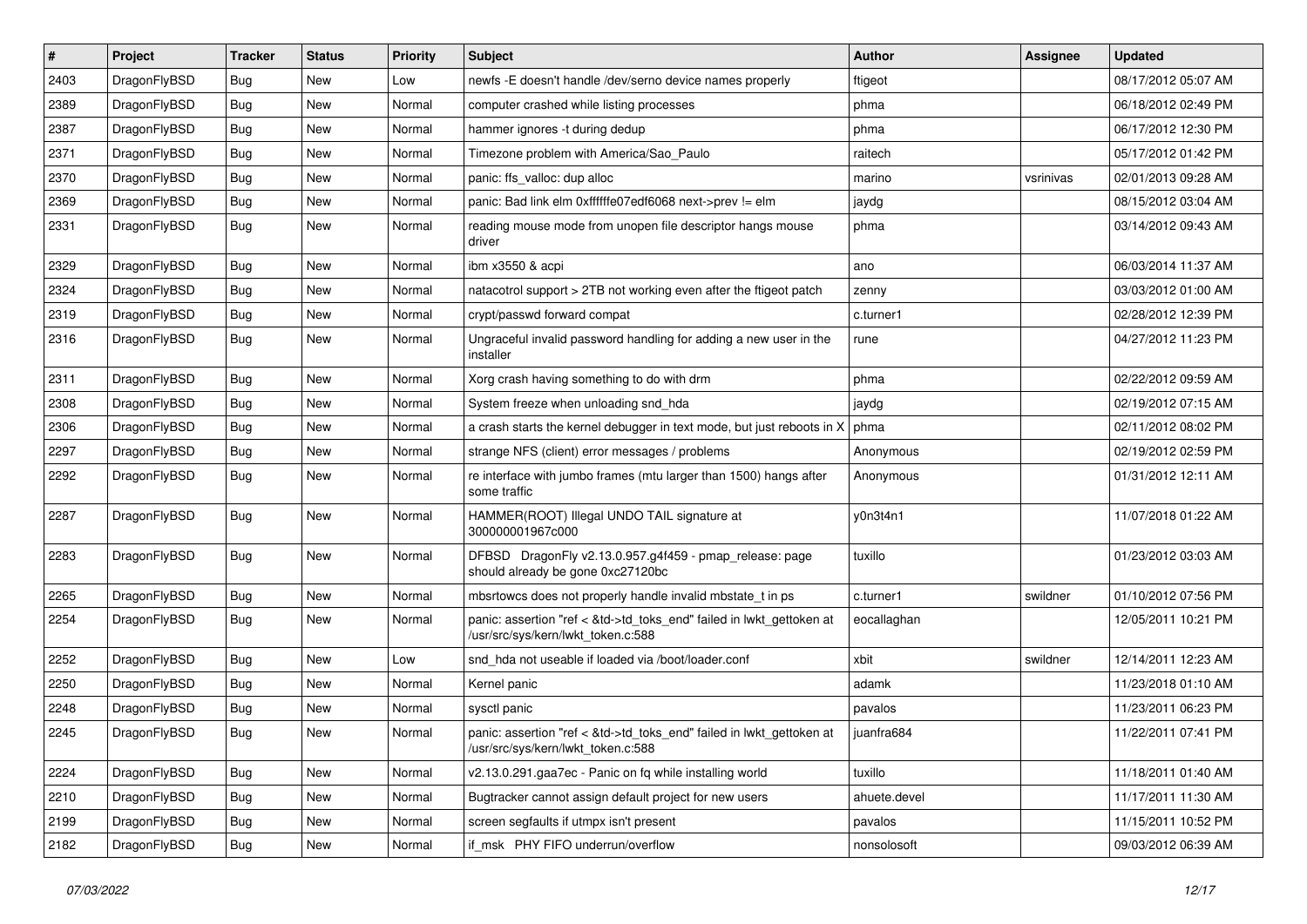| $\sharp$ | Project      | <b>Tracker</b> | <b>Status</b> | <b>Priority</b> | Subject                                                                                | Author        | <b>Assignee</b> | <b>Updated</b>      |
|----------|--------------|----------------|---------------|-----------------|----------------------------------------------------------------------------------------|---------------|-----------------|---------------------|
| 2171     | DragonFlyBSD | Bug            | New           | Normal          | DFBSD v2.13.0.151.gdc8442 - panic: assertion "(*ptep &<br>$(PG_MANAGED PG_V)$ == PG_V" | tuxillo       |                 | 11/04/2011 05:06 PM |
| 2167     | DragonFlyBSD | Bug            | New           | Normal          | shutdown/reboot fails after uptime msg                                                 | marino        |                 | 11/28/2011 03:01 AM |
| 2166     | DragonFlyBSD | Bug            | <b>New</b>    | Normal          | DFBSD v2.13.0.109.g05b9d - Strange lockups                                             | tuxillo       |                 | 10/29/2011 11:20 AM |
| 2164     | DragonFlyBSD | Bug            | New           | Normal          | panic on reboot from usb.                                                              | eocallaghan   |                 | 10/27/2011 09:29 AM |
| 2161     | DragonFlyBSD | Bug            | <b>New</b>    | Normal          | Outdated xorg.conf file gets installed into etc and screws up mouse                    | eocallaghan   |                 | 10/27/2011 01:51 PM |
| 2158     | DragonFlyBSD | Bug            | <b>New</b>    | Normal          | iwn panics with assertion on boot.                                                     | eocallaghan   |                 | 10/24/2011 04:13 PM |
| 2154     | DragonFlyBSD | Bug            | <b>New</b>    | Normal          | vkernel copyout() doesn't return EFAULT on error                                       | vsrinivas     |                 | 10/20/2011 03:53 AM |
| 2153     | DragonFlyBSD | Bug            | New           | Normal          | Too many unuseful warnings at boot                                                     | juanfra684    |                 | 10/18/2011 10:16 PM |
| 2141     | DragonFlyBSD | Bug            | <b>New</b>    | Urgent          | loader and/or documentation broken                                                     | sjg           |                 | 01/20/2012 10:51 AM |
| 2140     | DragonFlyBSD | Bug            | New           | High            | hammer io delallocate panic with 'duplicate entry' message                             | ttw           |                 | 10/07/2011 12:22 PM |
| 2138     | DragonFlyBSD | Bug            | New           | Normal          | > 100% CPU usage                                                                       | robin.carey1  |                 | 09/26/2011 12:20 PM |
| 2136     | DragonFlyBSD | Bug            | <b>New</b>    | Normal          | socketpair() doesn't free file descriptors on copyout failure                          | vsrinivas     |                 | 04/05/2013 09:13 AM |
| 2129     | DragonFlyBSD | <b>Bug</b>     | New           | Normal          | DFBSD v2.11.0.661.gf9438 i386 - panic: lockmgr thrd_sleep                              | tuxillo       |                 | 09/05/2011 09:49 AM |
| 2125     | DragonFlyBSD | Bug            | New           | Normal          | Weird garbage in dmesg                                                                 | herrgard      |                 | 08/30/2011 08:04 PM |
| 2124     | DragonFlyBSD | <b>Bug</b>     | New           | Normal          | getty repeating too quickly on port /dev/ttyv0                                         | sgeorge.ml    |                 | 09/01/2011 04:28 AM |
| 2123     | DragonFlyBSD | <b>Bug</b>     | <b>New</b>    | Normal          | hammer is losing files                                                                 | schmir        |                 | 08/30/2011 07:56 PM |
| 2117     | DragonFlyBSD | Bug            | New           | High            | ACPI and/or bce(4) problem with 2.11.0.673.g0d557 on HP DL380<br>G6                    | pauska        |                 | 08/22/2011 10:15 AM |
| 2115     | DragonFlyBSD | Bug            | <b>New</b>    | Normal          | [msk] system freeze after receive some paquet                                          | bsdsx         |                 | 08/22/2011 10:22 AM |
| 2113     | DragonFlyBSD | <b>Bug</b>     | <b>New</b>    | Normal          | nmalloc threaded program fork leak                                                     | vsrinivas     | vsrinivas       | 08/11/2011 07:25 PM |
| 2107     | DragonFlyBSD | <b>Bug</b>     | New           | Normal          | 2.10.1 sata dvd drive issue                                                            | ausppc        |                 | 07/31/2011 08:41 PM |
| 2104     | DragonFlyBSD | <b>Bug</b>     | New           | Normal          | network configuration seg. fault on install CD                                         | navratil      |                 | 07/26/2011 07:55 AM |
| 2099     | DragonFlyBSD | <b>Bug</b>     | New           | Normal          | page fault panic in vm system                                                          | pavalos       |                 | 07/10/2011 08:51 AM |
| 2095     | DragonFlyBSD | <b>Bug</b>     | <b>New</b>    | Low             | Running installer post-install: Unsupported DFUI transport "                           | greenrd       |                 | 06/26/2011 09:20 AM |
| 2094     | DragonFlyBSD | Bug            | New           | Normal          | Segfault when gdb printing backtrace from core dump                                    | greenrd       |                 | 06/25/2011 04:14 PM |
| 2092     | DragonFlyBSD | <b>Bug</b>     | New           | Normal          | Panic: Bad link elm 0x next->prev != elm                                               | masterblaster | dillon          | 12/04/2011 12:49 PM |
| 2085     | DragonFlyBSD | Bug            | New           | Normal          | panic: assertion: (m->flags & PG_MAPPED) == 0 in<br>vm_page_free_toq                   | vsrinivas     |                 | 06/10/2011 07:48 AM |
| 2084     | DragonFlyBSD | Bug            | New           | Normal          | DFBSD v2.11.0.242.g4d317 - panic: zone: entry not free                                 | tuxillo       |                 | 07/03/2012 01:23 AM |
| 2082     | DragonFlyBSD | Bug            | <b>New</b>    | Normal          | dfbsd 2.10.1 amd64 - mc port build error with 'bmake bin-install'                      | sun-doctor    |                 | 05/25/2011 07:18 PM |
| 2080     | DragonFlyBSD | <b>Bug</b>     | New           | Normal          | panic: lockmgr thrd_sleep: called from interrupt, ipi, or hard code<br>section         | rumcic        |                 | 05/30/2011 05:06 PM |
| 2078     | DragonFlyBSD | <b>Bug</b>     | New           | Normal          | DFBSD i386 v2.11.0.201.g3ed2f - Panic during installworld into a<br>vn0 device         | tuxillo       |                 | 05/19/2011 07:50 PM |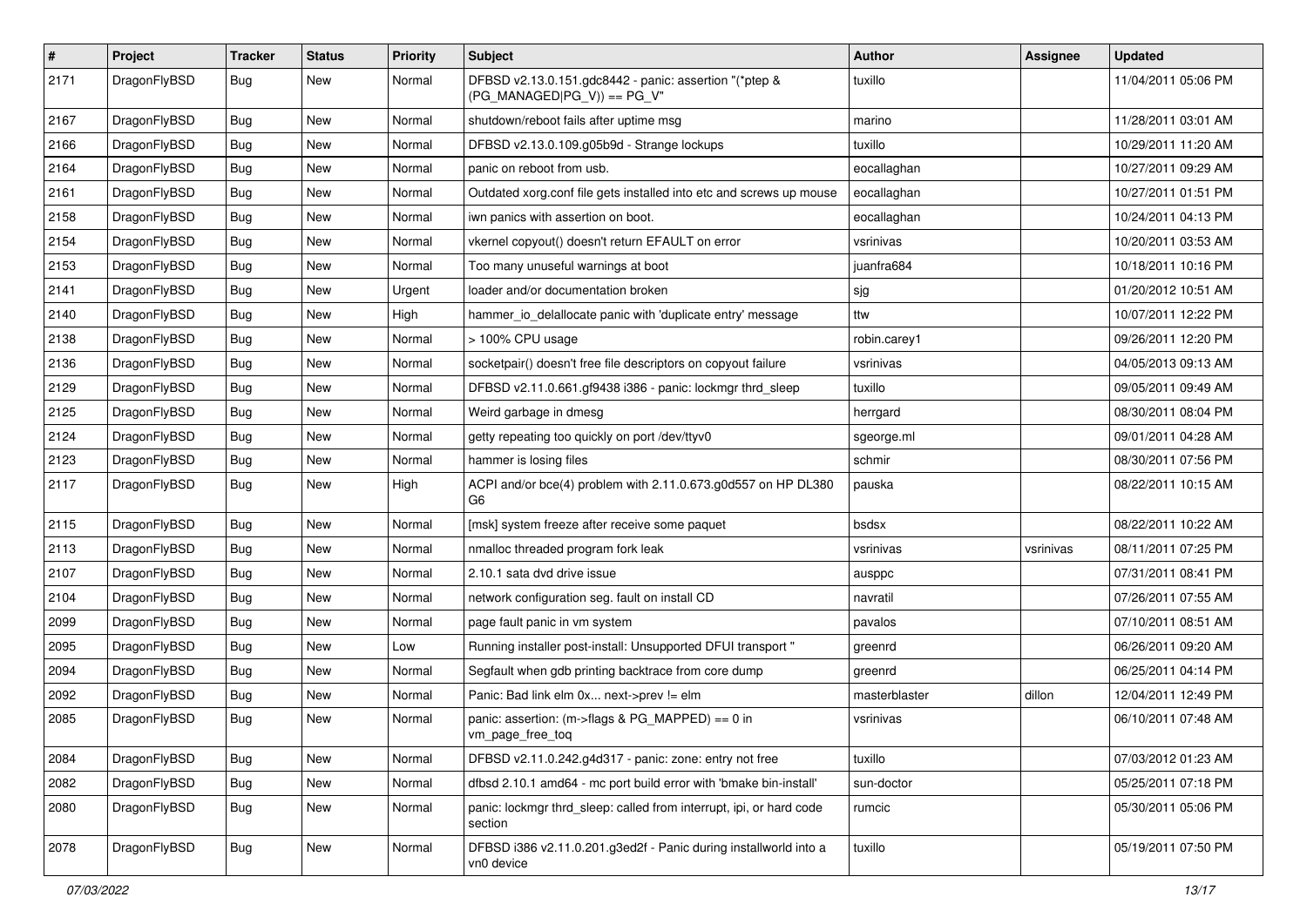| $\vert$ # | Project      | <b>Tracker</b> | <b>Status</b> | <b>Priority</b> | <b>Subject</b>                                                                                | Author            | Assignee | <b>Updated</b>      |
|-----------|--------------|----------------|---------------|-----------------|-----------------------------------------------------------------------------------------------|-------------------|----------|---------------------|
| 2077      | DragonFlyBSD | <b>Bug</b>     | <b>New</b>    | Normal          | USB devices conflicting                                                                       | srussell          |          | 05/17/2011 05:12 PM |
| 2075      | DragonFlyBSD | <b>Bug</b>     | <b>New</b>    | Normal          | pflogd on x86 64                                                                              | fanch             |          | 05/16/2011 04:04 PM |
| 2072      | DragonFlyBSD | Bug            | <b>New</b>    | Normal          | Fatal trap 12: stopped at lwkt_send_ipiq3                                                     | rumcic            |          | 05/17/2011 04:12 AM |
| 2071      | DragonFlyBSD | Bug            | New           | High            | Panic on assertion: $(int)(flag->seq - seq) > 0$ in hammer flusher flush<br>after inode error | vsrinivas         |          | 06/12/2011 07:59 AM |
| 2067      | DragonFlyBSD | <b>Bug</b>     | New           | Normal          | sound/pcm: "play interrupt timeout, channel dead"                                             | matthiasr         |          | 05/11/2021 03:55 AM |
| 2061      | DragonFlyBSD | Bug            | <b>New</b>    | Normal          | USB keyboard boot panic                                                                       | sjg               |          | 05/04/2012 12:20 AM |
| 2055      | DragonFlyBSD | <b>Bug</b>     | <b>New</b>    | Normal          | $ssh + IPV6 + bridge \Rightarrow connection freezes$                                          | steve             |          | 04/24/2011 07:13 PM |
| 2052      | DragonFlyBSD | Bug            | <b>New</b>    | Normal          | Kernel panic: CPU APIC ID out of range                                                        | Anonymous         |          | 05/02/2011 11:06 AM |
| 2051      | DragonFlyBSD | Bug            | <b>New</b>    | Normal          | No ipv6 lan route entry created on 2.10                                                       | ftigeot           |          | 04/21/2011 10:37 AM |
| 2048      | DragonFlyBSD | <b>Bug</b>     | <b>New</b>    | Normal          | panic: ffs_sync: rofs mod                                                                     | pavalos           |          | 04/12/2011 05:45 AM |
| 2045      | DragonFlyBSD | Bug            | <b>New</b>    | Normal          | ral(4): Fatal trap 12: page fault while in kernel mode (two panics)                           | herrgard          |          | 11/03/2011 05:34 PM |
| 2042      | DragonFlyBSD | <b>Bug</b>     | <b>New</b>    | Normal          | kernel panic, when run boot0cfg                                                               | sepherosa         |          | 05/31/2022 03:01 PM |
| 2020      | DragonFlyBSD | <b>Bug</b>     | New           | Low             | Port brcm80211 driver from Linux to DragonFly BSD                                             | studer            |          | 03/05/2011 10:54 PM |
| 2008      | DragonFlyBSD | <b>Bug</b>     | <b>New</b>    | Normal          | lwkt_setcpu_remote: td->td_flags 00800621 console flood                                       | pavalos           |          | 03/06/2011 09:37 PM |
| 2004      | DragonFlyBSD | <b>Bug</b>     | New           | Normal          | LWKT WAIT IPIQ panic                                                                          | steve             |          | 03/08/2011 05:46 PM |
| 1990      | DragonFlyBSD | Bug            | New           | Normal          | /mnt too large to mount                                                                       | peur.neu          |          | 02/16/2011 11:24 PM |
| 1984      | DragonFlyBSD | <b>Bug</b>     | <b>New</b>    | Normal          | hammer mount fails after crash - HAMMER: FIFO record bad head<br>signature                    | thomas.nikolajsen |          | 03/08/2011 06:57 PM |
| 1982      | DragonFlyBSD | Bug            | <b>New</b>    | Low             | There is no linuxulator on x86-64                                                             | herrgard          |          | 05/31/2022 02:25 PM |
| 1975      | DragonFlyBSD | <b>Bug</b>     | <b>New</b>    | Normal          | Applications seg fault in select() and poll()                                                 | rumcic            |          | 05/31/2022 02:58 PM |
| 1969      | DragonFlyBSD | <b>Bug</b>     | <b>New</b>    | Normal          | pf-related network problem                                                                    | pavalos           | lentferj | 02/01/2011 06:57 PM |
| 1964      | DragonFlyBSD | <b>Bug</b>     | <b>New</b>    | Normal          | iwn (panic assertion : wlan assert serialized)                                                | sjmm.ptr          | josepht  | 02/01/2011 12:57 PM |
| 1961      | DragonFlyBSD | Bug            | <b>New</b>    | Normal          | Can't create dump from DDB                                                                    | shamaz            |          | 01/29/2011 09:02 PM |
| 1959      | DragonFlyBSD | Bug            | New           | Normal          | DFBSD v2.9.1.422.gc98f2 - Panic during boot - IPv6 and PF                                     | tuxillo           |          | 01/13/2011 03:37 AM |
| 1951      | DragonFlyBSD | <b>Bug</b>     | <b>New</b>    | Normal          | dma_timeouts at phyaddr on a good hdd                                                         | peur.neu          |          | 01/04/2011 07:12 AM |
| 1949      | DragonFlyBSD | Bug            | New           | Normal          | iwn panic                                                                                     | pavalos           |          | 01/30/2011 03:21 AM |
| 1947      | DragonFlyBSD | Bug            | <b>New</b>    | Low             | GA-880GM-UD2H (rev. 1.3) AHCI fails to detect disks at the end of<br>the RAID controller      | eocallaghan       |          | 11/27/2021 08:46 AM |
| 1946      | DragonFlyBSD | Bug            | New           | Normal          | ieee80211 panic                                                                               | pavalos           | josepht  | 01/27/2011 06:00 PM |
| 1944      | DragonFlyBSD | <b>Bug</b>     | New           | Normal          | panic: backing_object 0xdea7b258 was somehow re-referenced<br>during collapse!                | sepherosa         |          | 12/27/2010 02:06 AM |
| 1943      | DragonFlyBSD | Bug            | New           | Normal          | hammer assertion panic                                                                        | peter             |          | 12/27/2010 12:45 AM |
| 1942      | DragonFlyBSD | <b>Bug</b>     | New           | Normal          | locking against myself in getcacheblk()?                                                      | qhwt.dfly         |          | 05/31/2022 02:15 PM |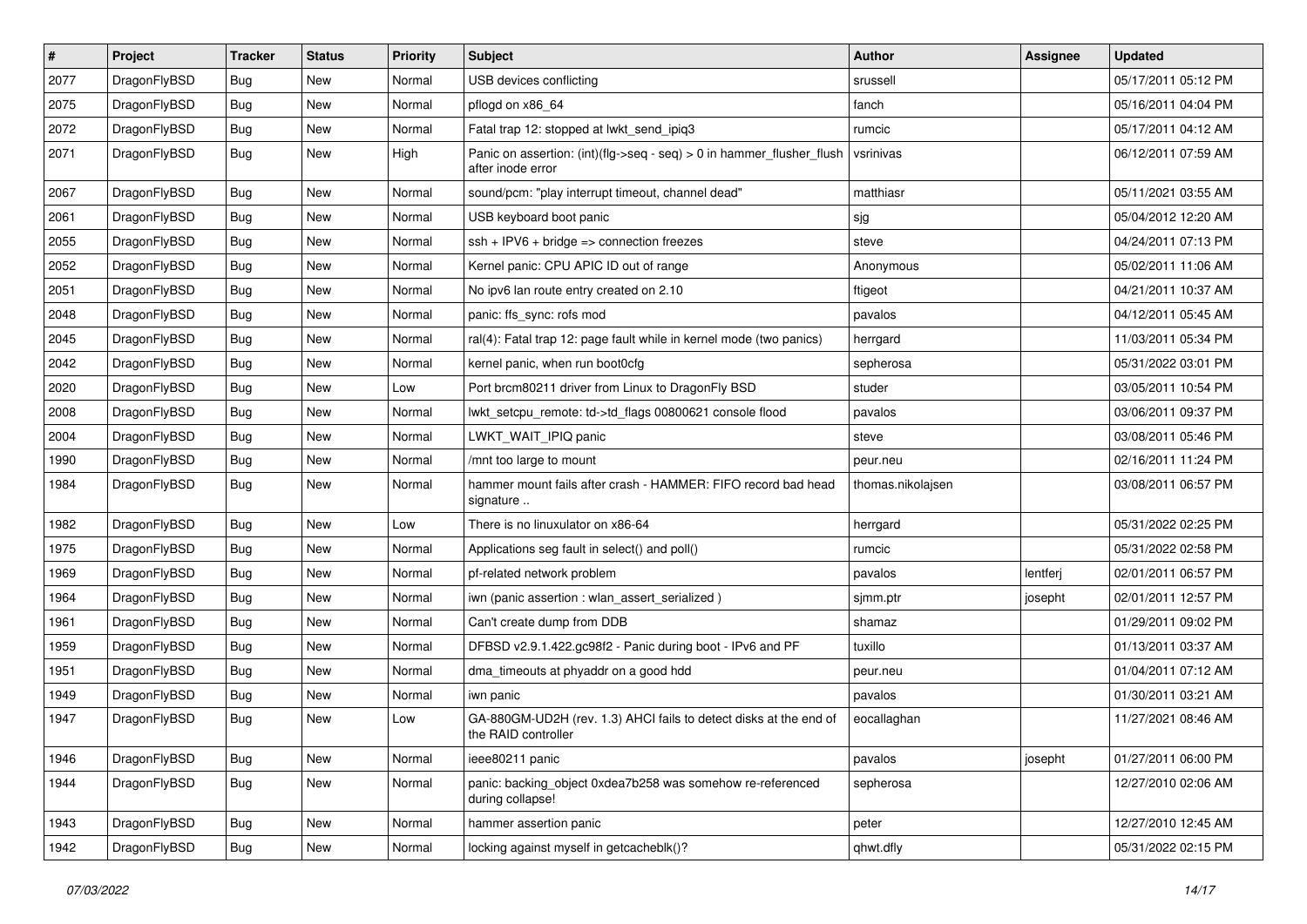| $\pmb{\#}$ | Project      | <b>Tracker</b> | <b>Status</b> | <b>Priority</b> | <b>Subject</b>                                                                                                                                                                                    | <b>Author</b>      | <b>Assignee</b> | <b>Updated</b>      |
|------------|--------------|----------------|---------------|-----------------|---------------------------------------------------------------------------------------------------------------------------------------------------------------------------------------------------|--------------------|-----------------|---------------------|
| 1941       | DragonFlyBSD | Bug            | <b>New</b>    | Normal          | wlan config crash                                                                                                                                                                                 | abandon.every.hope |                 | 12/24/2010 07:54 PM |
| 1939       | DragonFlyBSD | Bug            | <b>New</b>    | Normal          | Panic on nightly build and stress test box                                                                                                                                                        | lentferj           |                 | 12/18/2010 08:41 AM |
| 1935       | DragonFlyBSD | <b>Bug</b>     | <b>New</b>    | Normal          | mouse does not work after switching between x and console                                                                                                                                         | shamaz             |                 | 12/13/2010 10:06 AM |
| 1923       | DragonFlyBSD | Bug            | <b>New</b>    | Normal          | Abysmal NFS performance with IPv6                                                                                                                                                                 | ftigeot            |                 | 12/05/2010 09:34 PM |
| 1920       | DragonFlyBSD | Bug            | <b>New</b>    | High            | system hangs                                                                                                                                                                                      | zhtw               |                 | 11/22/2010 08:59 AM |
| 1917       | DragonFlyBSD | Bug            | <b>New</b>    | Normal          | panic: assertion: (RB_EMPTY(&ip->rec_tree) && (ip->flags &<br>HAMMER_INODE_XDIRTY) == 0)    (!RB_EMPTY(&ip->rec_tree)<br>&& (ip->flags & HAMMER INODE XDIRTY) != 0) in<br>hammer flush inode done | qhwt.dfly          |                 | 11/24/2010 03:23 AM |
| 1916       | DragonFlyBSD | Bug            | <b>New</b>    | Normal          | Constant crashes on x86_64 with UFS                                                                                                                                                               | lentferj           |                 | 11/21/2010 07:40 PM |
| 1913       | DragonFlyBSD | Bug            | <b>New</b>    | Normal          | panic: assertion: ip->flush_state != HAMMER_FST_FLUSH in<br>hammer flush inode core                                                                                                               | swildner           |                 | 11/20/2010 05:27 PM |
| 1907       | DragonFlyBSD | <b>Bug</b>     | <b>New</b>    | Normal          | Hammer crash in hammer_flusher_flush()                                                                                                                                                            | swildner           |                 | 11/11/2010 05:07 AM |
| 1899       | DragonFlyBSD | <b>Bug</b>     | <b>New</b>    | Normal          | Keyboard doesn't work                                                                                                                                                                             | fransm             |                 | 05/15/2022 03:32 PM |
| 1884       | DragonFlyBSD | Bug            | <b>New</b>    | Normal          | System completely freezes while listening music (devbuf: malloc<br>limit exceeded)                                                                                                                | shamaz             |                 | 01/24/2011 05:00 PM |
| 1882       | DragonFlyBSD | Bug            | <b>New</b>    | Low             | Idea for handling new USB vendor/device codes                                                                                                                                                     | bmk                |                 | 10/20/2010 12:15 PM |
| 1877       | DragonFlyBSD | <b>Bug</b>     | <b>New</b>    | Normal          | Freeze during 1st hammer cleanup after new install                                                                                                                                                | elekktretterr      |                 | 05/15/2022 11:43 AM |
| 1876       | DragonFlyBSD | <b>Bug</b>     | <b>New</b>    | Normal          | devfs in jail + logging out from console(ttyv1+) -> panic                                                                                                                                         | qhwt.dfly          | tuxillo         | 05/31/2022 03:24 PM |
| 1874       | DragonFlyBSD | Bug            | <b>New</b>    | Normal          | mpd listening on all IPs, accepting only on one                                                                                                                                                   | rumcic             |                 | 05/08/2011 01:01 PM |
| 1873       | DragonFlyBSD | <b>Bug</b>     | <b>New</b>    | Normal          | Panic upon usb mouse detach and reattaching                                                                                                                                                       | rumcic             |                 | 02/01/2011 09:53 AM |
| 1867       | DragonFlyBSD | <b>Bug</b>     | <b>New</b>    | Normal          | it(4) motherboard and fan problems                                                                                                                                                                | tuxillo            |                 | 07/08/2011 10:48 AM |
| 1861       | DragonFlyBSD | Bug            | <b>New</b>    | Normal          | panic via kprintf (lockmgr called in a hard section)                                                                                                                                              | vsrinivas          |                 | 10/11/2010 12:56 AM |
| 1850       | DragonFlyBSD | <b>Bug</b>     | <b>New</b>    | Normal          | volume-add on hammer root fs panic                                                                                                                                                                | Johannes.Hofmann   |                 | 04/18/2019 04:27 AM |
| 1836       | DragonFlyBSD | Bug            | <b>New</b>    | Normal          | Incorrect TCP checksum show up in tcpdump                                                                                                                                                         | robgar1            |                 | 05/15/2022 11:22 AM |
| 1826       | DragonFlyBSD | Bug            | <b>New</b>    | Normal          | panic during boot: assertion so->so_port  in tcp_input                                                                                                                                            | ftigeot            |                 | 05/15/2022 11:05 AM |
| 1818       | DragonFlyBSD | <b>Bug</b>     | <b>New</b>    | Normal          | panic: Bad tailg NEXT (kqueue issue ?)                                                                                                                                                            | ftigeot            |                 | 05/15/2022 11:40 AM |
| 1786       | DragonFlyBSD | Bug            | <b>New</b>    | Normal          | Calling NULL function pointer initiates panic loop                                                                                                                                                | sjg                |                 | 10/11/2010 05:28 PM |
| 1774       | DragonFlyBSD | <b>Bug</b>     | New           | Normal          | New IP header cleanup branch available for testing                                                                                                                                                | dillon             |                 | 05/15/2022 10:59 AM |
| 1769       | DragonFlyBSD | <b>Bug</b>     | New           | Normal          | panic: assertion: _tp->tt_msg->tt_cpuid == mycpuid in<br>tcp_callout_active                                                                                                                       | pavalos            | sjg             | 05/15/2022 11:07 AM |
| 1714       | DragonFlyBSD | Bug            | New           | Low             | hwpmc                                                                                                                                                                                             | alexh              | swildner        | 08/18/2012 02:03 PM |
| 1695       | DragonFlyBSD | <b>Bug</b>     | New           | Normal          | NFS-related system breakdown                                                                                                                                                                      | Anonymous          |                 | 04/10/2014 12:35 AM |
| 1634       | DragonFlyBSD | <b>Bug</b>     | New           | Normal          | panic: spin lock: 0xe4ad1320, indefinitive wait!                                                                                                                                                  | elekktretterr      |                 | 01/19/2015 03:21 AM |
| 1594       | DragonFlyBSD | Bug            | New           | Normal          | Kernel panic during boot from Live CD on Dell E6400                                                                                                                                               | bodie              |                 | 05/11/2021 03:54 AM |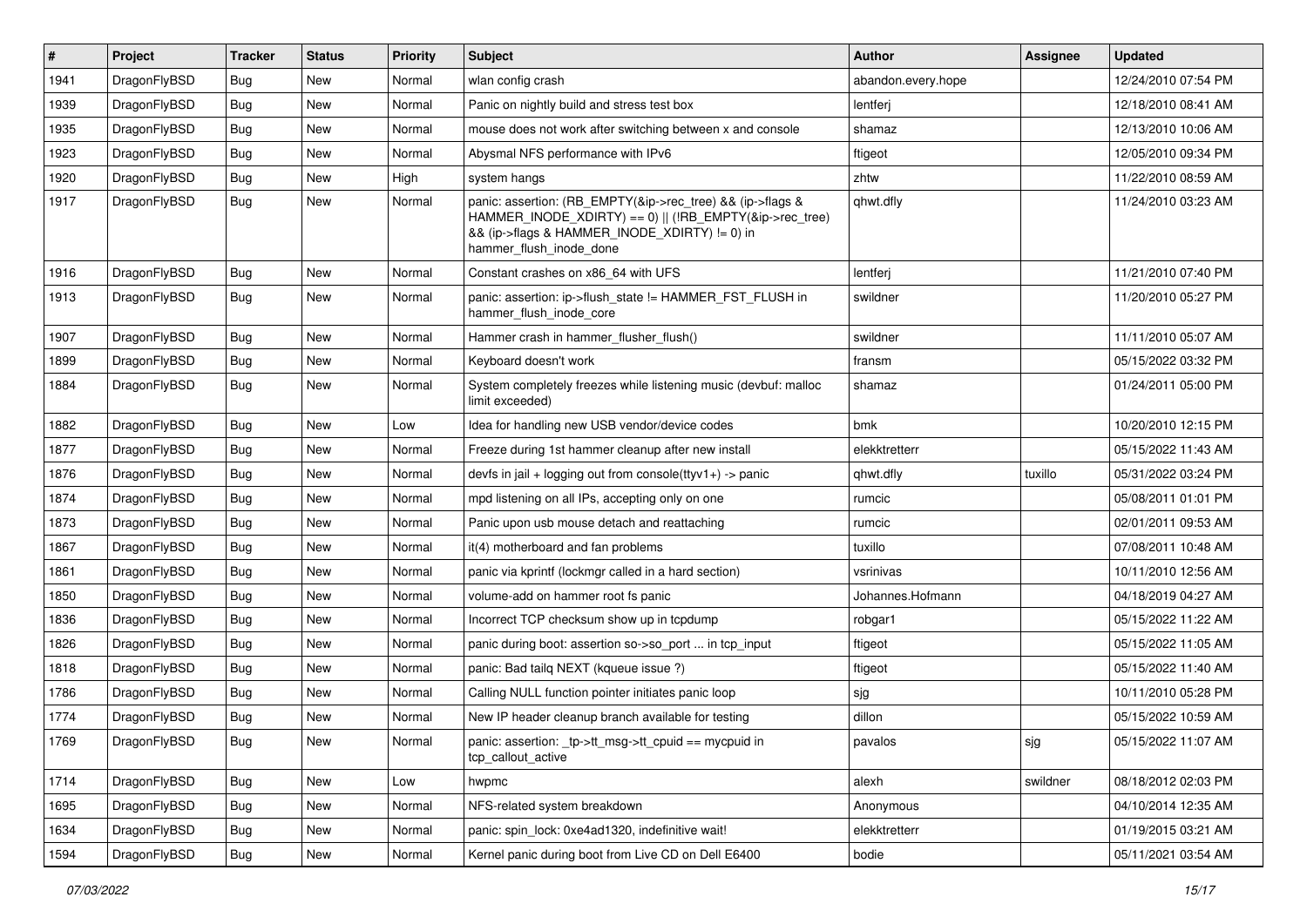| $\sharp$ | Project      | <b>Tracker</b> | <b>Status</b> | <b>Priority</b> | Subject                                                                                      | <b>Author</b>  | Assignee | <b>Updated</b>      |
|----------|--------------|----------------|---------------|-----------------|----------------------------------------------------------------------------------------------|----------------|----------|---------------------|
| 1559     | DragonFlyBSD | Bug            | New           | Normal          | kernel trap                                                                                  | phma           |          | 11/27/2021 08:43 AM |
| 1556     | DragonFlyBSD | <b>Bug</b>     | New           | Normal          | many processes stuck in "hmrrcm", system unusable                                            | corecode       | tuxillo  | 05/11/2021 03:52 AM |
| 1538     | DragonFlyBSD | <b>Bug</b>     | New           | Low             | mountroot should probe file systems                                                          | corecode       | alexh    | 11/24/2010 06:35 PM |
| 1532     | DragonFlyBSD | <b>Bug</b>     | <b>New</b>    | Low             | jemalloc doesn't work on DragonFly                                                           | hasso          | sjg      | 08/02/2011 01:14 AM |
| 1525     | DragonFlyBSD | <b>Bug</b>     | <b>New</b>    | Normal          | boehm-gc problems                                                                            | hasso          |          | 10/13/2012 07:13 PM |
| 1474     | DragonFlyBSD | <b>Bug</b>     | <b>New</b>    | Normal          | ithread 1 unexpectedly rescheduled                                                           | corecode       | tuxillo  | 05/11/2021 03:52 AM |
| 1463     | DragonFlyBSD | <b>Bug</b>     | New           | Normal          | Mountroot before drives are initialized                                                      | elekktretterr  |          | 12/07/2010 01:30 PM |
| 1442     | DragonFlyBSD | <b>Bug</b>     | <b>New</b>    | Normal          | blocking SIGSEGV and triggering a segment violation produces an<br>all CPU consuming process | corecode       | tuxillo  | 05/11/2021 03:52 AM |
| 1440     | DragonFlyBSD | <b>Bug</b>     | <b>New</b>    | Normal          | ptrace/gdb doesn't work after process blocks SIGTRAP                                         | corecode       | tuxillo  | 05/11/2021 03:52 AM |
| 1430     | DragonFlyBSD | <b>Bug</b>     | New           | Normal          | Buggy $w(1)$ ?                                                                               | hasso          | alexh    | 11/24/2010 08:09 AM |
| 1313     | DragonFlyBSD | <b>Bug</b>     | <b>New</b>    | Low             | Signal code in kernel needs major overhaul (signal queues,<br>si code, si addr)              | hasso          |          | 05/11/2021 04:00 AM |
| 1293     | DragonFlyBSD | <b>Bug</b>     | New           | Normal          | 2.2.1-REL Installer Request                                                                  | mk             | tuxillo  | 05/11/2021 04:00 AM |
| 1246     | DragonFlyBSD | <b>Bug</b>     | New           | Normal          | bad resolution (monitor desync) with livedvd                                                 | Przem0l        |          | 02/18/2014 06:29 AM |
| 1198     | DragonFlyBSD | <b>Bug</b>     | <b>New</b>    | High            | DDB loops panic in db_read_bytes                                                             | corecode       | tuxillo  | 05/11/2021 03:51 AM |
| 1194     | DragonFlyBSD | <b>Bug</b>     | New           | Normal          | SCSI errors while trying to copy photos from my camera                                       | elekktretterr  |          | 01/14/2015 04:39 PM |
| 1193     | DragonFlyBSD | <b>Bug</b>     | New           | Normal          | kernel doesn't recognize cdrom drive                                                         | nonsolosoft    |          | 01/25/2014 09:11 PM |
| 1185     | DragonFlyBSD | <b>Bug</b>     | New           | High            | need a tool to merge changes into /etc                                                       | wa1ter         |          | 02/18/2014 06:02 AM |
| 989      | DragonFlyBSD | <b>Bug</b>     | New           | Normal          | installer/fdisk trouble with wrapped values                                                  | Discodestroyer |          | 02/18/2014 06:27 AM |
| 731      | DragonFlyBSD | <b>Bug</b>     | New           | Normal          | system freeze on "slice too large"                                                           | corecode       | tuxillo  | 06/25/2022 04:01 AM |
| 679      | DragonFlyBSD | <b>Bug</b>     | New           | Low             | Netgraph backward compatibility for old *LEN constants                                       | nant           | nant     | 02/18/2014 05:45 AM |
| 600      | DragonFlyBSD | <b>Bug</b>     | <b>New</b>    | Low             | /sys/libkern/karc4random                                                                     | robin_carey5   | profmakx | 01/19/2015 03:07 AM |
| 599      | DragonFlyBSD | <b>Bug</b>     | New           | Urgent          | 1.9.0 reproducable panic                                                                     | pavalos        |          | 12/22/2010 01:08 AM |
| 341      | DragonFlyBSD | <b>Bug</b>     | <b>New</b>    | Normal          | Vinum erroneously repors devices as busy                                                     | corecode       | swildner | 01/21/2012 04:50 AM |
| 3312     | DragonFlyBSD | Submit         | New           | Normal          | hammer2: redundant chain modify after chain creation                                         | tkusumi        |          | 05/15/2022 01:35 PM |
| 3276     | DragonFlyBSD | Submit         | <b>New</b>    | Normal          | Add option controlling whether gpt expand expands the last partition<br>(needs testing)      | falsifian      |          | 07/10/2021 03:35 AM |
| 3227     | DragonFlyBSD | Submit         | <b>New</b>    | Normal          | Add HAMMER2 instructions in the installation medium README                                   | daftaupe       |          | 03/26/2020 03:34 PM |
| 3206     | DragonFlyBSD | Submit         | <b>New</b>    | Normal          | update psm/kbd to FreeBSD 12.0 code                                                          | htse           |          | 10/05/2019 03:49 PM |
| 3201     | DragonFlyBSD | Submit         | New           | Normal          | Fixes make search display                                                                    | htse           |          | 08/20/2021 04:02 PM |
| 3154     | DragonFlyBSD | Submit         | <b>New</b>    | Normal          | Update serial handling in bootloader                                                         | ddegroot       | dillon   | 11/06/2018 11:21 PM |
| 3147     | DragonFlyBSD | Submit         | New           | Normal          | Enable headless installation                                                                 | ddegroot       |          | 10/09/2018 01:25 PM |
| 3142     | DragonFlyBSD | Submit         | New           | Normal          | lib/libdmsg: Unbreak using new API EVP_CIPHER_CTX_new()                                      | tkusumi        |          | 07/08/2018 04:18 AM |